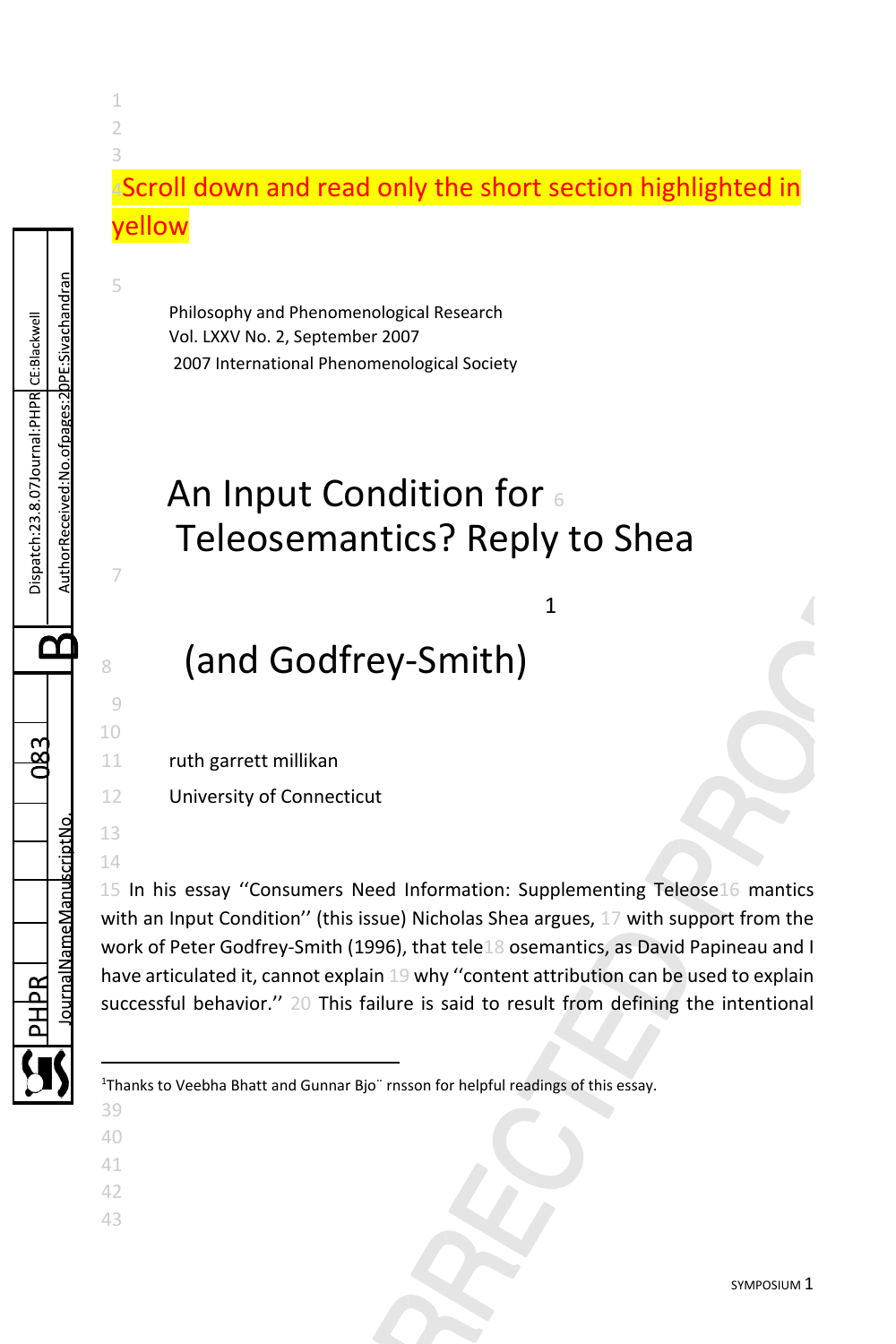contents of 21 representations by reference merely to historically normal conditions 22 for success of their "outputs," that is, of their uses by interpreting or 23 consuming mechanisms, bypassing the more traditional focus, of those 24 who would naturalize intentional content, on causal or informational 25 inputs. Shea proposes to ''add an input condition to teleosemantics,'' 26 requiring that simple representations must carry ''correlational 27 information.'' I am grateful to Shea for his paper, as it presents me 28 with an opportunity to clarify two fairly central features of my position 29 on intentional content, one of which seems to have been overlooked in 30 the literature (Millikan, 1993a), the other of which I have stated previ31 ously only in a confusing way (Millikan, 2004, Chapters 3-4). The first 32 clarification concerns the general form that I take explanation by refer33 ence to intentional states to have. The second concerns my description 34 of ''locally recurrent natural information,'' why this kind of informa35 tion is needed in place of Shea's ''correlational information'' to explain 36 what feeds simple representational systems, and why no reference to 37 natural information is needed to account for the success of behaviors 38 by reference to the truth of representations that motivate them.

#### Part 1. Dr. Pangloss

Consider first Shea's argument—which he attributes in part to Godfrey-Smith—that current teleosemantics cannot account for the fact that the success of a behavior is sometimes explained by reference to the truth of a representation motivating it. The argument turns on a hypothesized analogy between intentional explanation understood on the teleosemantic model and Dr. Pangloss's explanation that opium  $8$  puts one to sleep because it possesses a dormative virtue. Shea claims  $^{9}$  that, in simple cases, teleosemantics defines a true representation as one  $^{10}$  that corresponds to a condition in the world that has historically  $^{11}$  caused a certain kind of success (when the representation was reacted  $^{12}$  to—used—in a certain manner).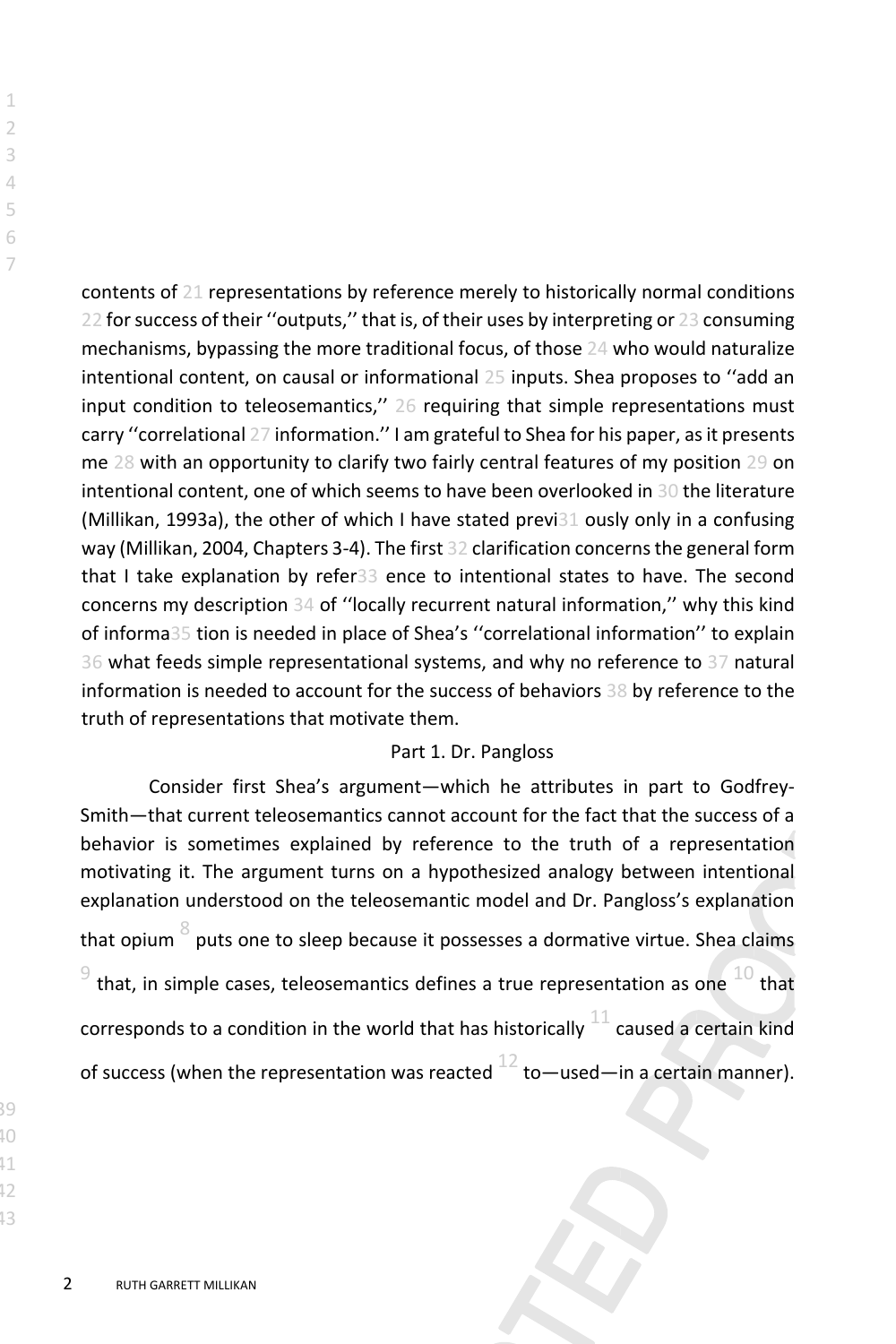He concludes that reference to the  $^{13}$  truth of such a representation cannot then be used to explain an occur<sup>14</sup> rence of this kind of success (given this kind of reaction) without  $^{15}$  circularity. Following Godfrey-Smith, Shea leads into this conclusion by  $^{16}$ first considering a simpler theory of representational content, which he  $^{17}$  calls "success semantics," which claims that the truth of a representa  $^{18}$  tion just IS its corresponding to a condition in the world that will cause success (given a normal reaction or use). If truth just IS corresponding  $^{20}$  to a condition that causes success, clearly success can't be explained by truth. Shea then claims that the teleologist's move according to which truth is defined as corresponding not just to any condition that will  $^{23}$  cause success but to a condition of a kind that has historically caused  $^{24}$  success (given a normal reaction or use) does not solve this problem.

 To see exactly what Shea's argument yields here, I propose to exam $^{26}$  ine what happens if you add a reference to history to Dr. Pangloss's  $^{27}$  explanation rather than if you subtract a reference to history from the  $^{28}$  teleosemanticist's explanation as Shea and Godfrey-Smith have done. Let us put history into Dr. Pangloss's explanation in a way that mington rors its occurrence in the teleologist's suggested definition of a true rep<sup>31</sup> resentation. Assume that a "sleeping pill" is something that, by definition, has in its history that is was selected for manufacture owing to containing something capable of causing sleep. Dr. Pangloss then claims that sleeping pills put one to sleep because they have a dor mative virtue (a sleep-

- 
- 
- 
-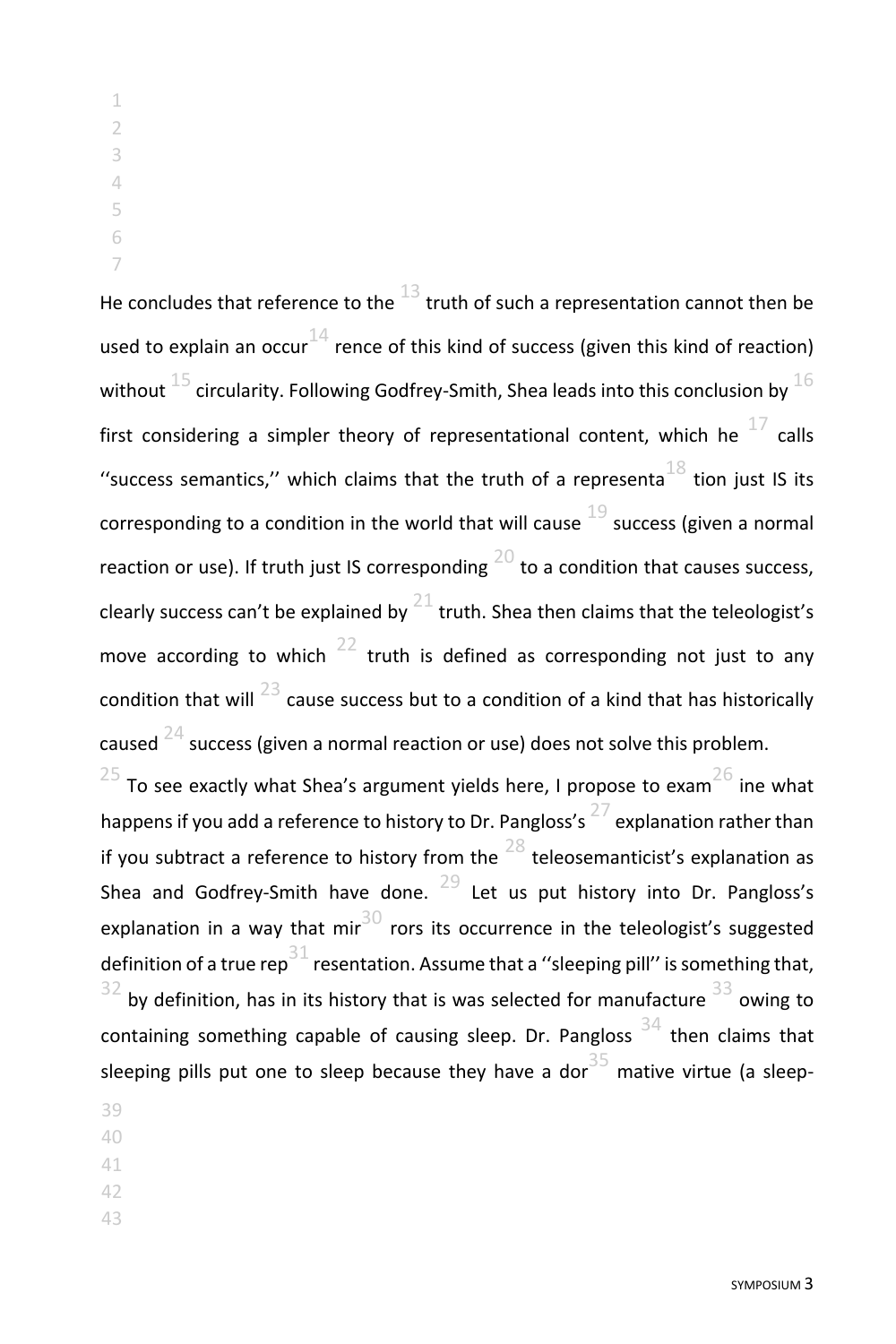producing effect). Analogously, teleosemantics  $36$  claims that true representations produce success because they corre<sup>37</sup> spond to environmental conditions that have a success-producing 38 effect.

Obviously, this will not do. As Shea observes, if the teleosemanticist's explanation of how true representations explain success includes nothing more than this kind of a reference to history, ''being caused by a true representation does nothing further to explain why acting on R in that way leads to survival and reproduction—it just did in the past and it does still.'' But is that how the teleologist's explanations of success by reference to truth actually go? Are explanations by reference to the truth of representations attempts to explain why acting on representations that are true leads to success?

Suppose that rather than explaining why sleeping pills put one to sleep, Dr. Pangloss offers to explain merely why the pills that John took put him to sleep. Answer: because they were sleeping pills. This 8 does seem to help. For the pills John took could have put him to sleep 9 instead, say, because they were insulin pills and he didn't need insulin, 10 or because he thought they were sleeping pills so they had a placebo 11 effect, and so forth. A parallel would be if teleosemanticist offers to  $12$ explain why the beliefs John had helped him to succeed by pointing  $13$  out that they were true. The beliefs John had could have helped him to 14 succeed instead because he told them to Sam and Sam took pity on his 15 naivete and rigged John's success despite them, or because they lead 16 him into success in any of various entirely accidental ways. It appears 17 then that although explanations for success of the ''because his beliefs 18 were true'' kind may not be exciting, they need not be circular.[2](#page-3-0)Of 19 course, like other ordinary explanations, this kind of explanation is not

<span id="page-3-0"></span><sup>&</sup>lt;sup>2</sup>Shea dismisses this kind of explanation without argument, calling it "thin."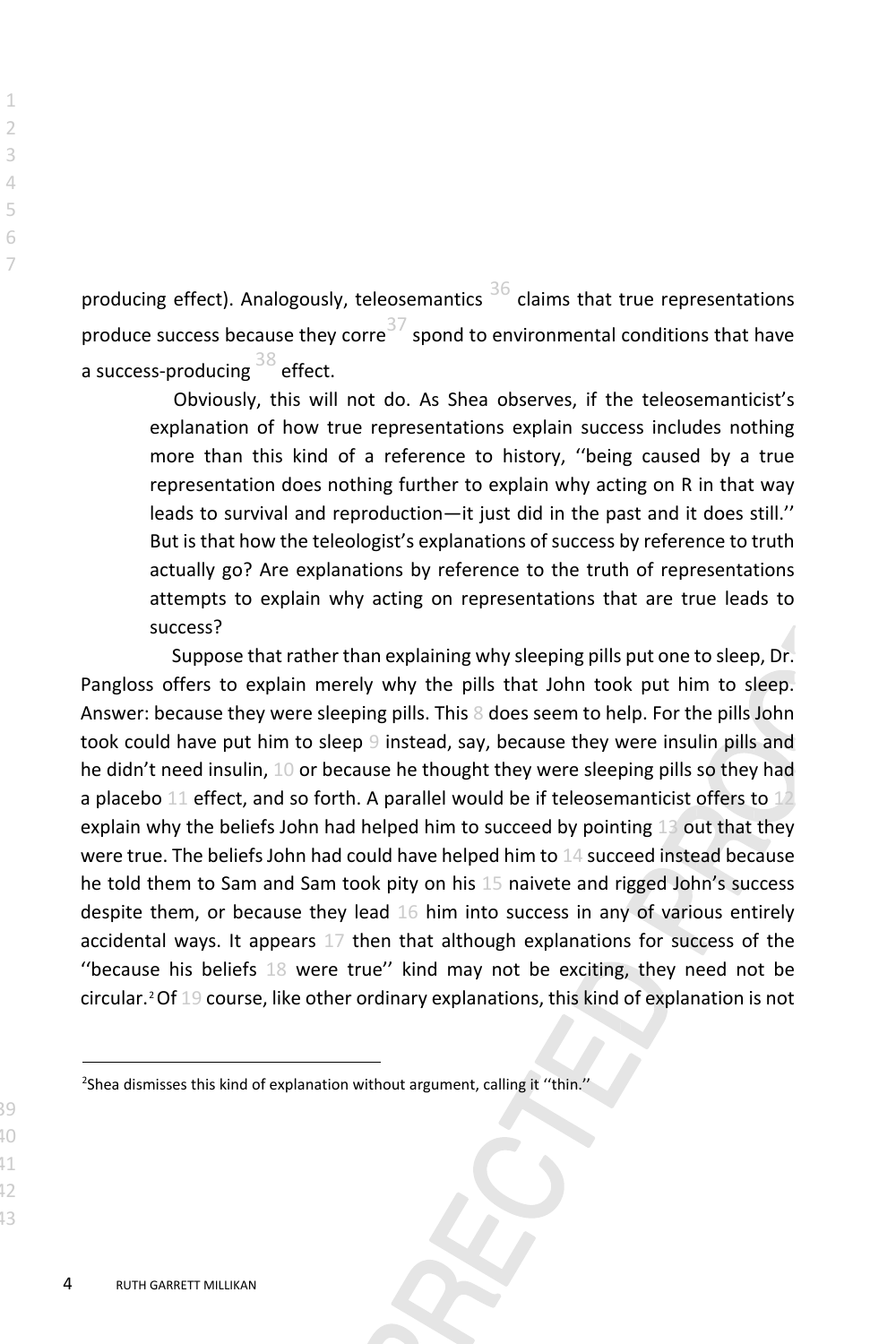20 a complete explanations. In a moment I will say something about the 21 kind of incompleteness it displays.

22 More exciting, however, would be if Dr. Pangloss were to explain 23 why John fell asleep rather than why the pill he took put him to sleep. 24 Let Dr. Pangloss claim that John fell asleep because he took a sleeping 25 pill. This could well be a valid and useful explanation, for there are lots 26 of other familiar reasons why John might have fallen asleep instead. 27 He might have been dead tired, or bored, or his mother might have 28 sung to him, or the room might have been too hot or too close and 29 stuffy. A parallel would be explaining why John succeeded in getting to 30 Boston by saying that he used a map that was up to date and accurate, 31 or that he followed the road signs and the road was well and clearly 32 posted, or that he had prior beliefs about the route that were true. 33 Another parallel would be explaining that the frog succeeded in ingest34 ing a fly because its fly detectors correctly detected the fly's location at 35 the time of its presence. Though not complete explanations, these do 36 feel like valid explanations, in part because in each case there could 37 have been entirely different, perhaps merely accidental, reasons for suc-

38 cess instead. What may even make them exciting explanations is that the successes of the behaviors of humans and animals may depend, besides on accident, on any of a number of different kinds of representations (say, maps, beliefs, perceptions) or may instead depend on no representations at all. Many animal behaviors are not normally controlled by representations, as when you wake up and stretch or when the caterpillar spins its cocoon. Success controlled by true representations is a special kind of success that can deserve mention when it occurs.

These examples are enough to indicate that explanations of success by reference to true representations defined in the traditional teleose8 manticist's way need not be empty in the way the explanations Voltaire

39

40

- 42
- 43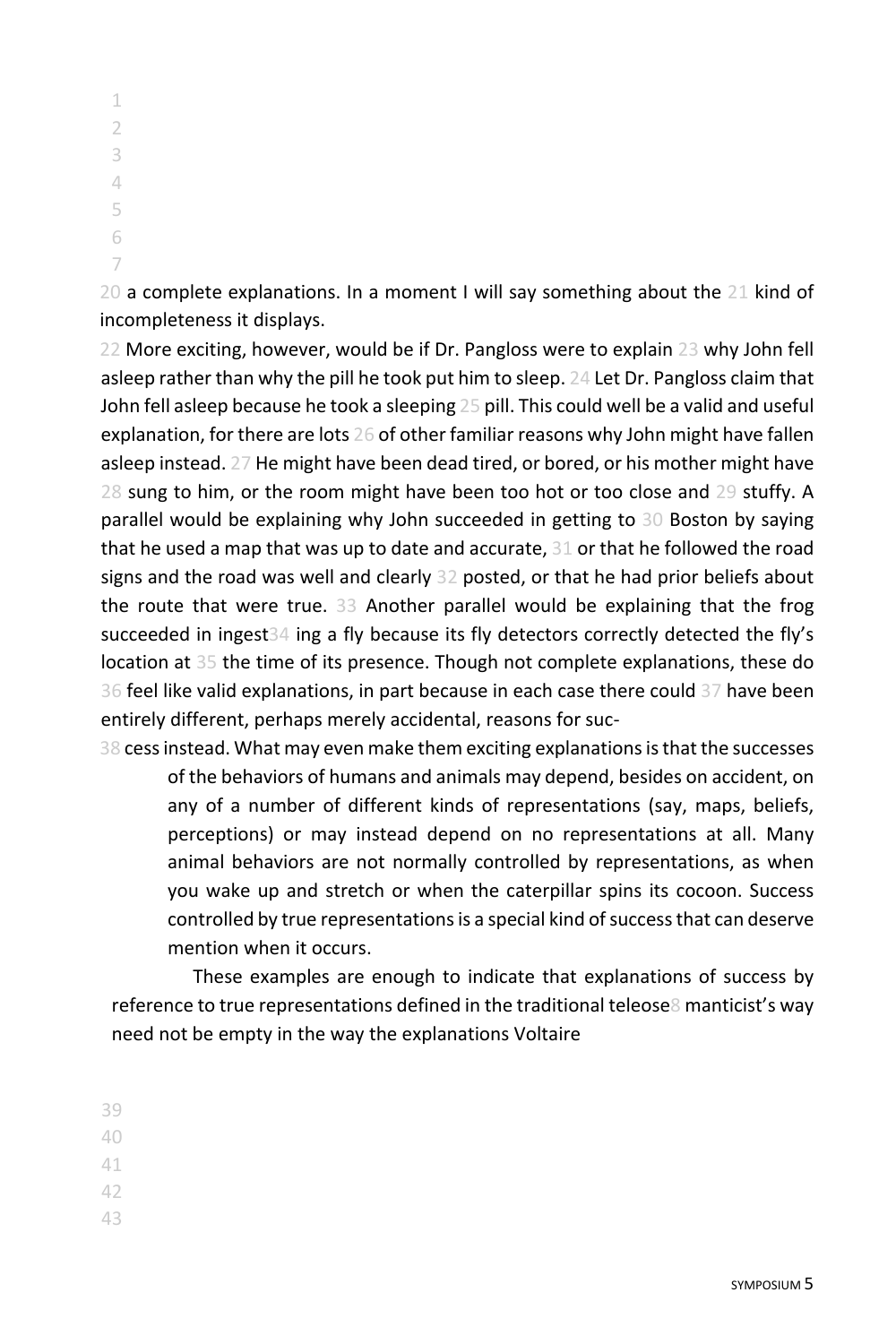9 attributed to his Dr. Pangloss were empty. But we should try to under10 stand exactly how this kind of explanation actually works. For there is 11 another very familiar and more direct objection to the teleosemantic 12 program on the grounds that it cannot account for the obvious validity 13 of "intentional explanations," hints of which objection are to be found 14 as well both in Shea's paper and in the Godfrey-Smith chapter on 15 which he draws. The objection is that the reference to evolutionary or 16 learning history that figures in the teleologist's description of an  $inten17$  tional representation cannot be right, because behaviors are often  $18$ explained by reference to the operation of intentional states, and 19 whether or not a state has a certain kind of history has no bearing on 20 the operation of its current causal powers. Current causal powers of 21 mental states are what explain behavior. How they happen to have 22 acquired those causal powers, or why states with those causal powers 23 happen to be around (say, after natural selection has acted), is irrele24 vant. The property of intentionality, as this property is described by 25 teleosemantics, is causally inert.

26 If the property of intentionality were nothing but a historical prop27 erty, of course it would be inert. The historical aspect of the property 28 of intentionality IS inert. Explanations by reference to the presence of  $29$  intentional states do not<sup>[3](#page-5-0)</sup>use their historical aspect directly as explana30 tory premisses. How then do these explanations work?

31 Explanations by reference to intentional states are a subclass of a far 32 more common kind of explanation, possibly the most common kind of 33 explanation there is in everyday use. These explanations appear to 34 explain according to the purposes of things, but can also be given a 35 deeper analysis. Here are some examples:

<span id="page-5-0"></span><sup>&</sup>lt;sup>3</sup> in the first instance. But see the discussion below of a "deeper aspect" of intentional explanation that invokes something like Dretske's ''structuring causes.''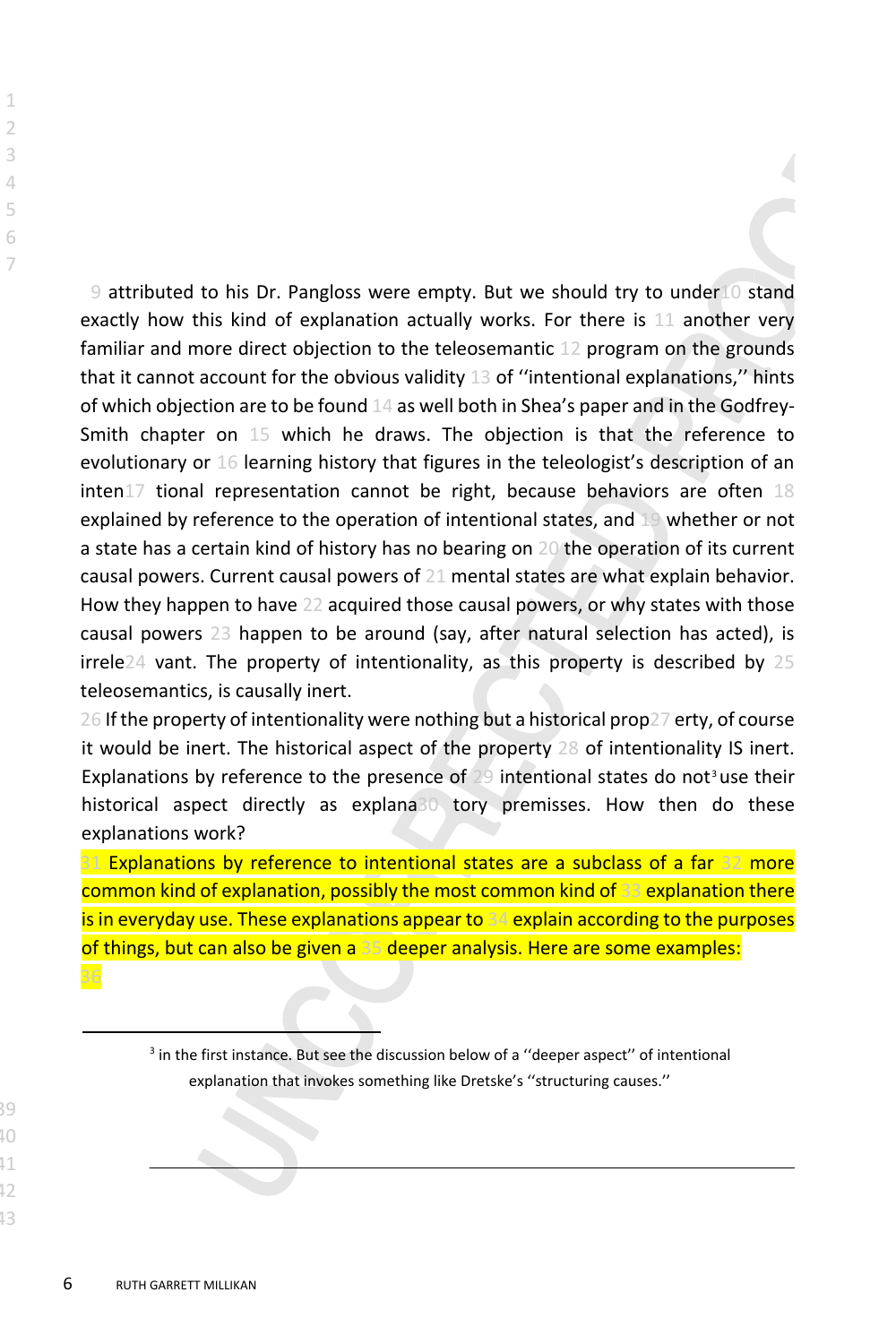| 37 | An alarm goes off and John asks Sam, "Why is the alarm<br>(1).  |
|----|-----------------------------------------------------------------|
| 38 | ringing?" Sam replies, "You are smoking your pipe under a smoke |
|    | detector."                                                      |
|    |                                                                 |

- (2). The back of John's shirt suddenly catches fire. Sam explains, ''you leaned against the knob for the front stove burner.''
- (3). John ran hard into the back wall of the garage and Sam explains, ''He stepped on the gas instead of the brake.''

### (4). John ran hard into the back wall of the garage and Sam explains, "his brakes failed."

10 You will not understand these explanations unless you first understand 11 the purposes, the functions, of the objects called into them: that the 12 purpose of a smoke detector is to ring an alarm in the presence of 13 smoke; the purpose of the knob for the front burner is to turn it on 14 thus producing a flame; the purpose of the gas pedal is to accelerate 15 the car; the purpose of the brake is to stop the car. These explanations 16 appear then to be explanations by reference to purposes. But that a 17 thing has a purpose does not give it "causal powers." Being a smoke 18 detector does not give a thing causal powers. Some smoke detectors 19 don't work. Purposes are not, as such, causes. What then is the deeper 20 analysis? 21 We do not need to invoke any more general theory of the nature of 22 purposes to see that in the case of artifacts, at least, having a purpose 23 is a matter of a thing's history. Fire detectors, stove burner knobs, gas 24 pedals and brakes are fire detectors, stove burner knobs, gas pedals 25 and brakes by reason of what they were either designed or copied for 26 the purpose of doing—by reason, that is, of their

origins. Having a cer27 tain kind of history is definititional of them. Explanations that invoke 28 the purposes of artifacts are explanations that make reference to his29

- 39
- 40
- 41
- 42
- 43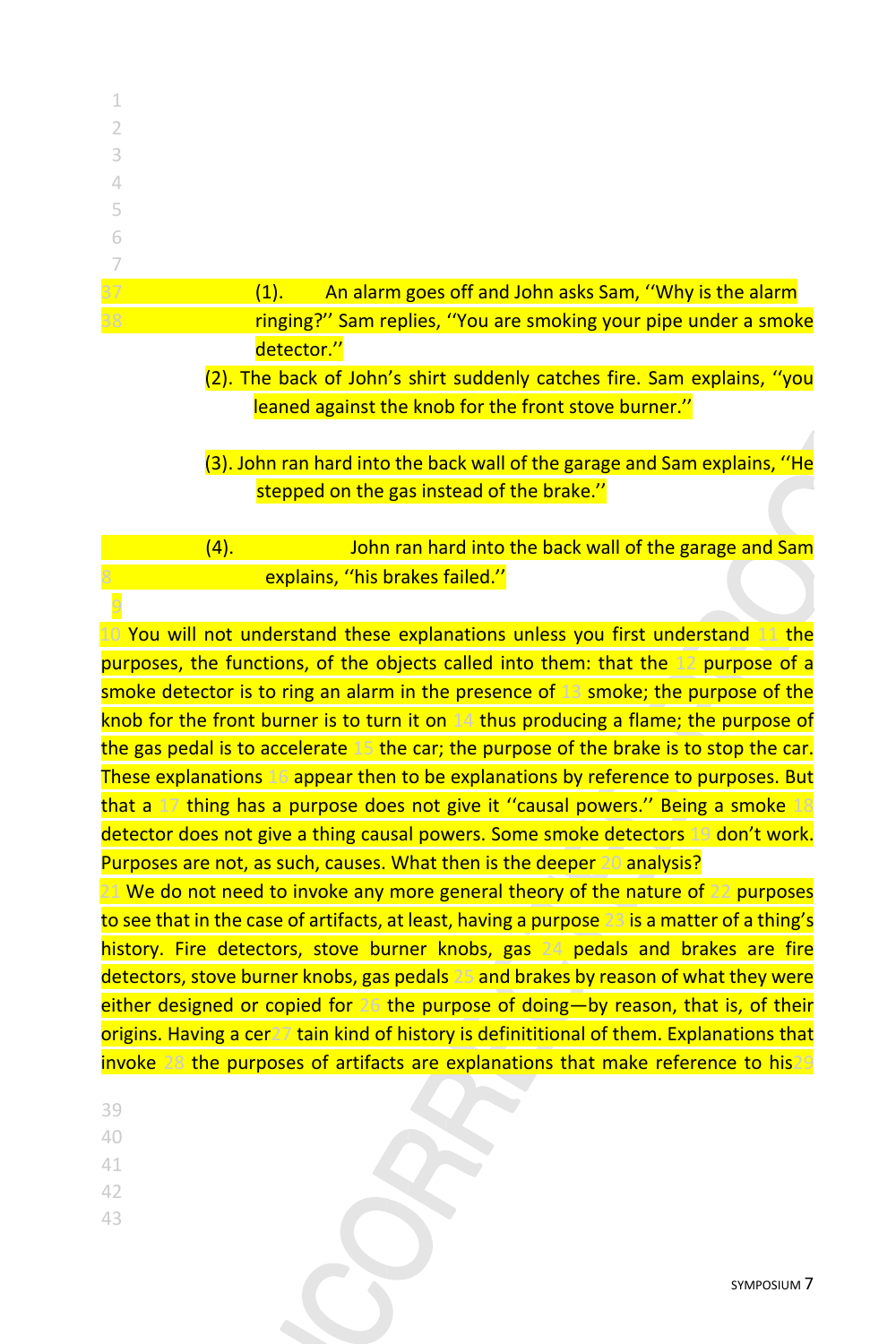tory. And yet, that a thing has a history of having been designed 30 or created for a certain purpose is no guarantee that it can serve that 31 purpose. Nor is the fact that a thing historically acquired its causal 32 powers in a certain way any help in explaining the efficacy of those 33 powers. How then do explanations by reference to purposes use 34 history? How do they work?

35 The philosopher's favored kind of explanation is explanation by ref36 erence to covering causal laws. Explanations by reference to purposes 37 are less direct. They are, in the first instance, only (Russellian) definite

38 descriptions of explanations by reference to covering laws. Consider ''The alarm is ringing because you are smoking your pipe under a smoke detector.'' It implicitly offers a definite description of the cause of the alarm. The cause of the alarm is the operation, in accordance with its design, of a certain mechanism, situated over your head, that was designed to sound an alarm when it encounters smoke. Exactly

what that correctly operating mechanism amounts to is not explained; it is merely described definitely as the mechanism that is inside the thing over your head by design. History, used in this way, is no part of the explanation proper. History (i.e., function) is used as a convenient way to give a definite description of the mechanism that is causally involved.

Similarly, that John fell asleep because he took a sleeping pill implic<sup>8</sup> itly offers a definite description of the mechanism that caused him to 9 sleep. The cause was ingesting a substance inside a particular pill that 10 had been manufactured and  $\sqrt{\overline{a}}$  or put in pill form for the purpose of 11 causing people to sleep, and it caused him to sleep in the same way it 12 has caused people to sleep in past cases that gave rise to the knowledge 13 of its dormative virtues, thus leading to its manufacture. (The italicized 14 part is the Rosaline definite description.) Otherwise it is not because he 15 took a sleeping pill that he fell asleep but, perhaps, because he thought 16 it was a sleeping pill and it had a placebo effect, or because it con17 tained a substance that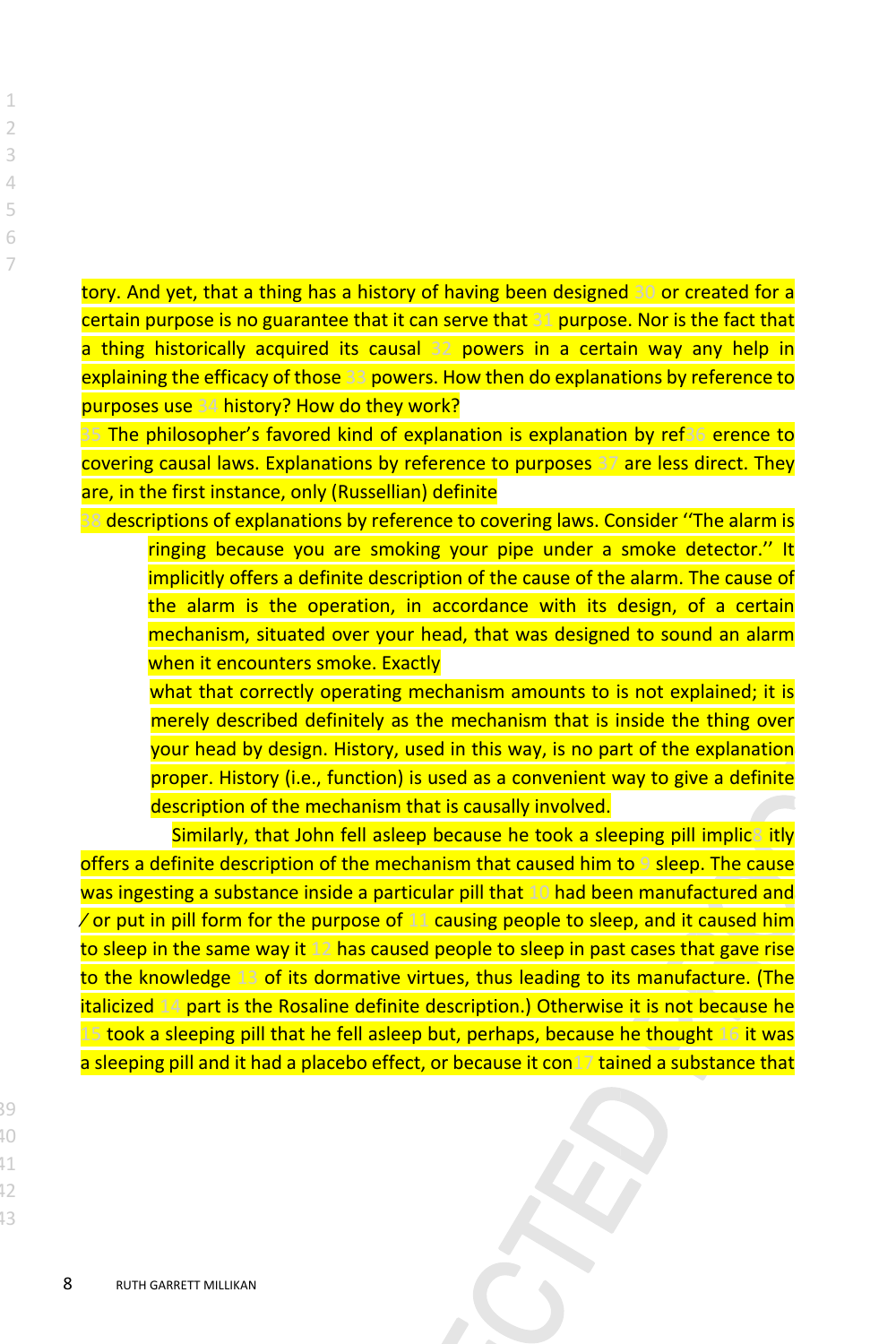had an unexpected or unusual effect on him 18 that ultimately caused him to sleep none the less.

19 Maybe you will want to say that this kind of explanation shouldn't 20 count as REAL explanation at all, or not, as Shea puts it, as

21 "substantive," because the causal mechanism involved is not directly 22 described? All that is given is a reference to the existence of a definite 23 historically and currently exemplified causal mechanism that might be 24 found by examining the substance (the pill) or the mechanism (the 25 smoke detector) itself or its history, That's all right with me. You can 26 refuse that such an explanation is substantive. However, we should 27 keep in mind that ordinary folk do count these forms as explanations 28 and use them all the time. They seem to be capable of relieving puzzle29 ment. The teleosemanticist claims that explaining success by reference 30 to the truth of representations is this kind of explanation. It relieves 31 puzzlement even if you prefer not to call it ''substantive.''

32 Thus the historical aspect of its intentionality need play no direct 33 role in explaining how or why a representation's truth or falsity is tied 34 to successful or unsuccessful (c.f., his brakes failed) behaviors. But the 35 right kind of history is not the only requirement the teleosemanticist 36 (at least this one) has placed on intentionality. Intentionality is a prop37 erty of representations, and the mechanism of representation can play a

38 substantial explanatory role, even if a fairly abstract one, in explaining behavior. Representations are not defined by their history alone.

Representations are produced by mechanisms that have historically operated on a certain kind of principle. Producing successful behavior by means of correctly operating representations is producing them in accordance with a mechanism that uses mappings or isomorphisms in simple or, sometimes, very complicated ways. In paradigm cases, the set of possible representations in a representational system runs parallel to a set of possible environmental conditions, such that transformations (in the

- 39
- 40
- 41
- 42
- 43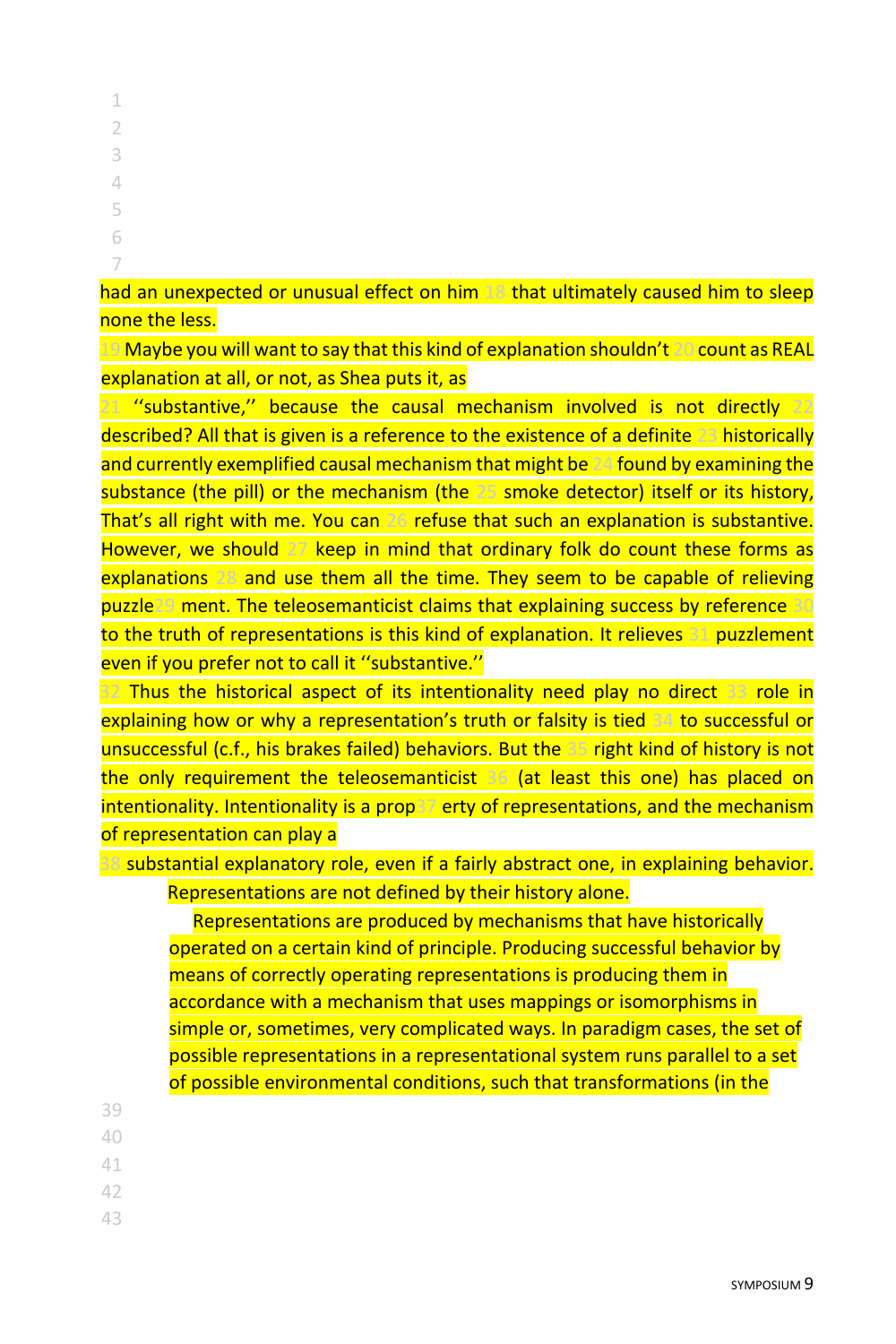mathematical sense) of the representations correspond systematically to transformations of the conditions. Very simple transformations such as transformations of time and place may be involved, or extremely complex ones such as the transformations upon the representa8 tions that constitute one's perceptions of one's surroundings or that 9 constitute one's beliefs. An effective use of such isomorphisms, not the 10 historical aspect of intentionality, is what accounts with some substance 11 for the magic of success when representations are used successfully.<sup>4</sup>

12 Normally-produced representations carry variable information about 13 variable environmental circumstances. The use of a representational 14 system allows an organism to be constantly learning new things, con15 stantly producing new representations—in simple cases, just so as to 16 keep up with the comings and goings immediately around it. For exam17 ple, Kermit the Frog's representation of something to eat over here to 18 the left now is a different representation from yesterday's representa19 tion of something to eat over there to the right then. Each tells a differ20 ent tale and requires its own response. Explanations of success by 21 reference to the use of representations are thus considerably more sub22 stantial than the ''because he took a sleeping pill'' kind of explanation. 23 They tell us on what general sort of principle the mechanism causing 24 success was working. They are more like saying, of an old fashioned 25 grandfather clock, say, that it runs ''by gravity." That doesn't tell us 26 how the principle of using gravity is effected in the concrete. It won't

29 <sup>4</sup>

Having equated the truth condition for a descriptive representation with its ''success 30 condition," Shea tells us that "[t]he specific success condition [for a bee dance] is  $31$  fixed by the direction the consumer bees generally fly to, in response to the particu-

40  $\overline{11}$ 42

 $\overline{9}$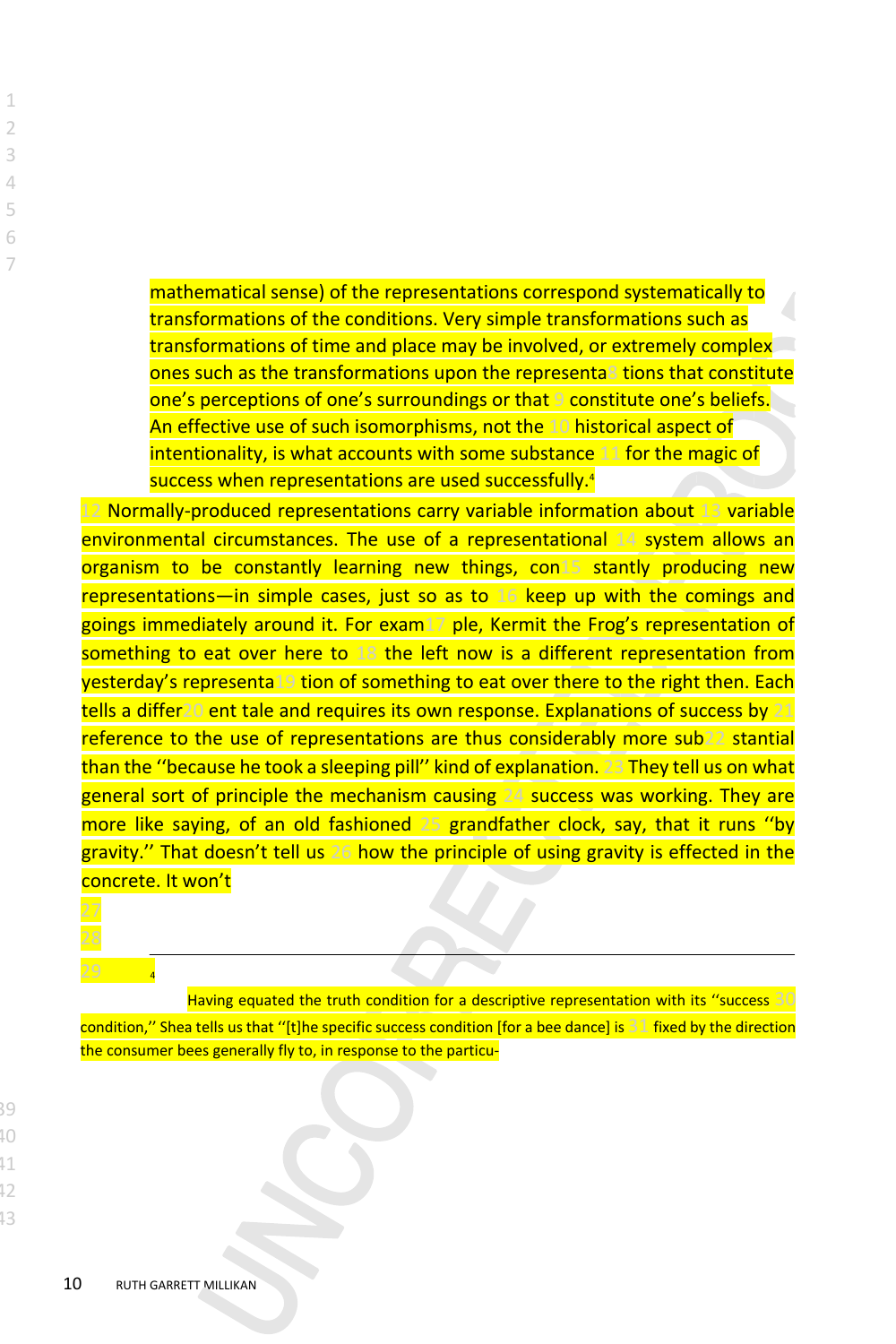32 lar dancing pattern.'' Taken as a statement of general principles involved in teleosemantics, this oversimplifies in several ways that should be explained to the reader 33 not familiar with the teleosemantics literature. It ignores that functions that a mech34 anism has been selected for performing (here, functions of the consumer-bee reac35 tion mechanisms) are often functions that it is capable of performing only a small proportion of the time. More important, it ignores that, according to teleosemantics,

truth conditions are determined by history, not by current statistics. Still more 37

important, and in connection with the current point, it ignores that a system that 38 works by creating and using mappings of aspects of its environment can create and use maps that have never been created and used before. It ignores, that is, the most important general principle behind uses of representational mechanisms, namely, that they are intrinsically productive, designed to enable organisms to react appropriately to new situations, situations that neither they nor their ancestors have encountered before. More on this later. On the intrinsic productivity of all representational systems, even the simplest of indicator systems, see my Varieties of Meaning, Chapters 3-4.

help us to know how to design such a clock. But surely it has some substance as an explanation none the less.

Moreover, on a second look, every explanation by reference to purpose also has a deeper substantive aspect. It is true that whether or not a mechanism or state has a certain kind of history has no bearing on how its current causal powers effect their results. And it is true that if one knew exactly what the current mechanism was that effected, say, 8 the sounding of a smoke detector's alarm or the effect of a belief upon 9 someone's successful action, then one would have in hand a complete 10 explanation of the alarm or of that success at a certain level. But 11 causes of causes are also causes, indeed, our everyday knowledge of 12 causes is typically only of causes of causes. One may know, for exam13 ple, that leaving potatoes in a hot oven for a while will soften them 14 without knowing what intermediate steps produce this effect. Although 15 a description of the construction and current causal powers of given 16 smoke detector or mental state might indeed explain its effects, it 17 doesn't follow that how they happen to have acquired those causal 18 powers is

- 39
- 40
- 41
- 42
- 43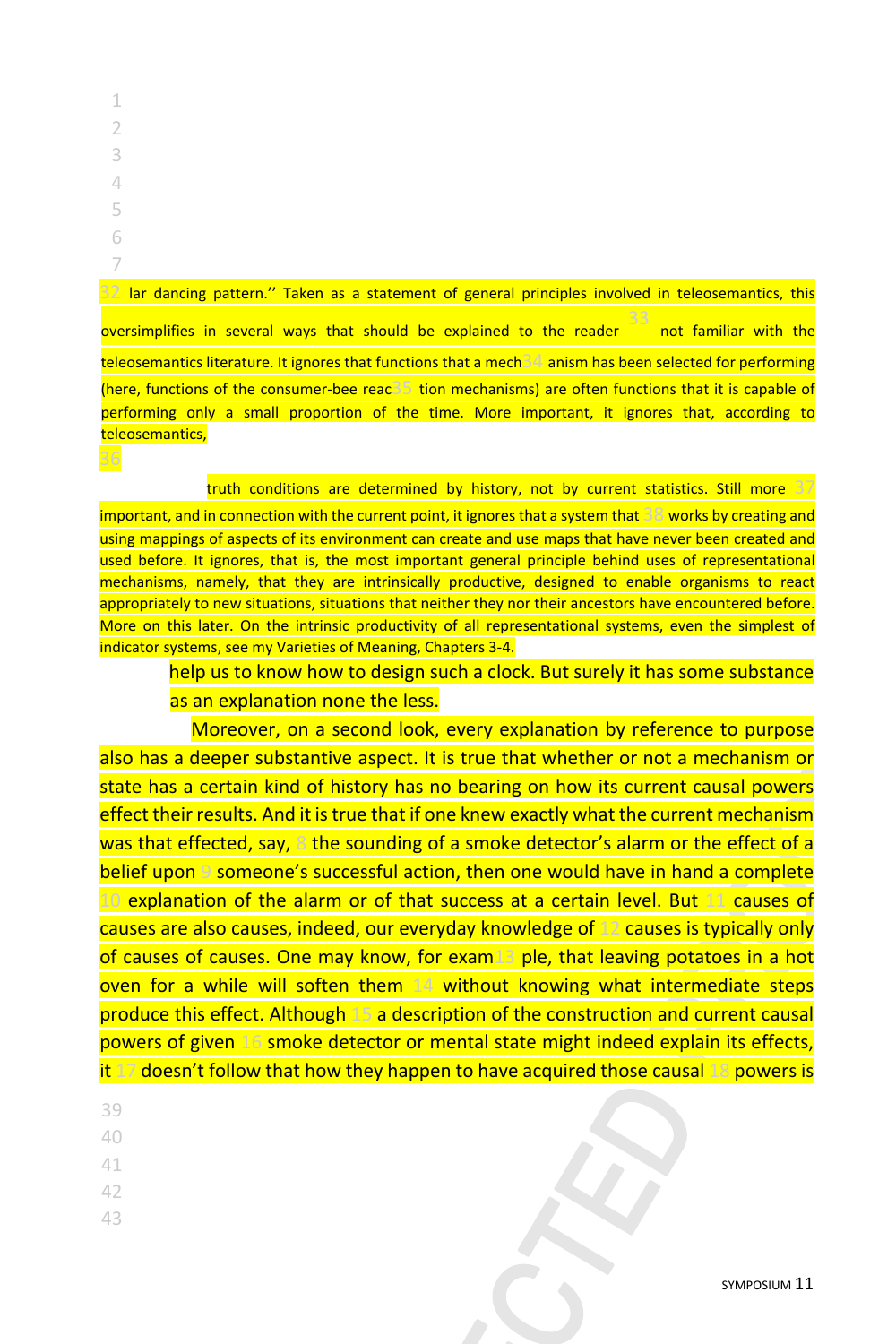irrelevant. An explanation by reference to a purpose includes 19 an explanation by reference to what Dretske (1988) has called a ''struc20 turing cause'' (as opposed to a "triggering cause") of an event. It 21 includes that the mechanism involved was structured so as to be capa22 ble of causing the effect it had because it was designed or selected for 23 doing so. For example, the smoke detector has, as such, qua smoke 24 detector, a history that explains why it is constituted such that it 25 sounds an alarm when you smoke under it. Returning to intentional 26 states, although we might explain that Swampman—Davidson's fabled 27 accidental double—was very often successful in performing actions that 28 helped him to survive because he had mechanisms inside him that were 29 constructed in exactly the same way human neural mechanisms are 30 constructed, using complicated isomorphisms with the environment in 31 the process of determining his actions, we would be mistaken if we 32 tried to explain why Swampman was successful by saying that he had 33 true beliefs. For that would imply that there had been a certain kind of 34 reason or cause of his being so constructed (namely, the success of sim35 ilar mechanisms in ancestors, leading to their survival hence his concep36 tion).[4](#page-11-0) In fact there was no such reason. His being constructed that 37 way was a massive accident. That the alarm is ringing because you are

38 smoking your pipe under a smoke detector tells a more complete kind of story than can be told for Swampman's successes.

In sum, three factors help to make explanation of success by reference to true representations useful in explaining behavior on the teleosemanticist's view. Intentional explanations offer a Russellian definite description of the psychological mechanism that helped to produce success. They indicate that this mechanism worked by the use of isomorphisms. On the assumption that the hearer knows

<span id="page-11-0"></span><sup>4</sup> For more discussion, see my ''On Knowing the Meaning; With a Coda on Swampman,'' forthcoming.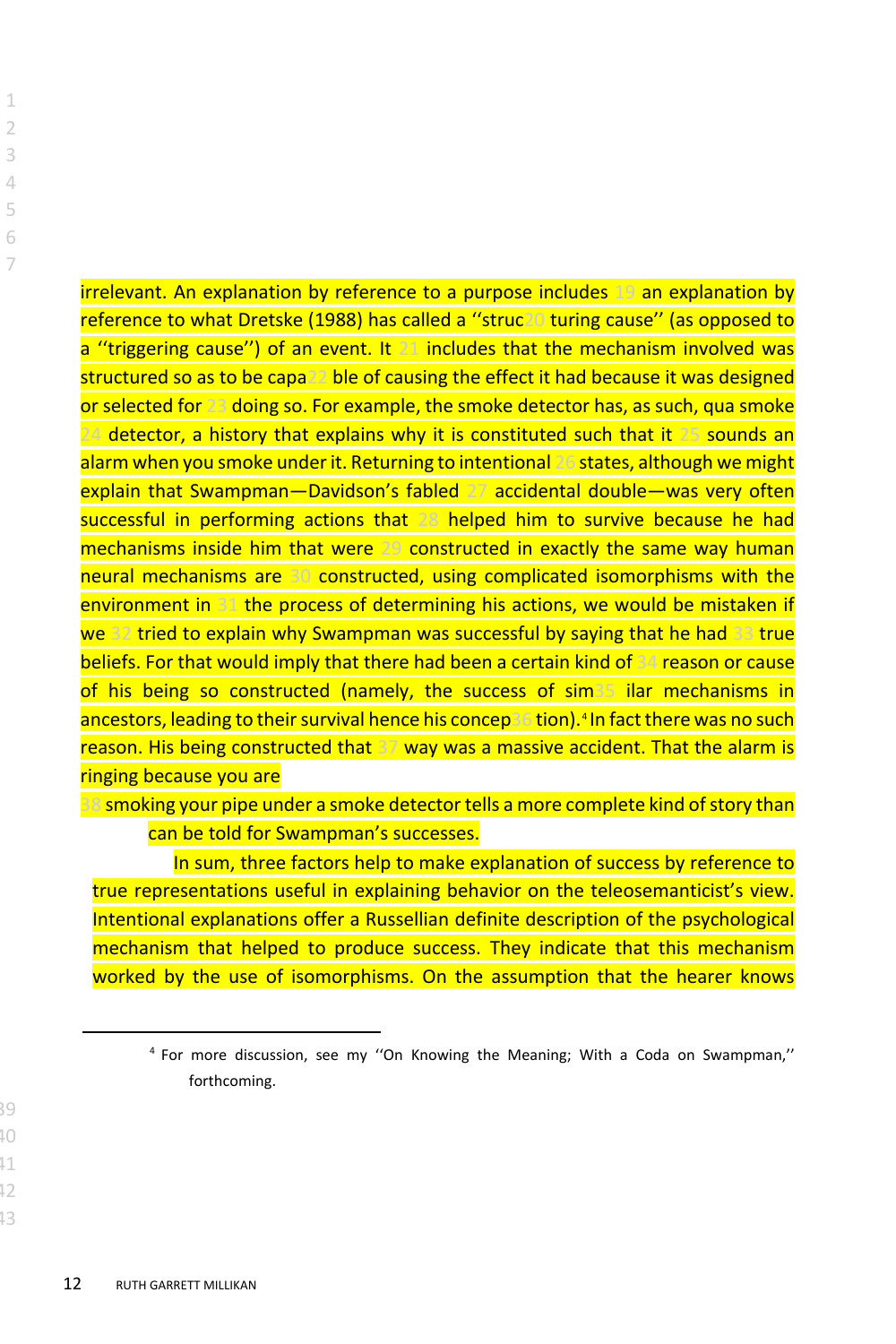something about how artifacts or body organs, and so forth, nor8 mally originate, they tell or imply the kind of origin the mechanism 9 involved had.

10 Now according to teleosemantics (at least mine) a representation is 11 produced by a mechanism whose proper function is to produce struc12 tures (the representations) that correspond to the world by some defi13 nite (semantic) rule. Also, nothing has a proper function unless there is 14 a normal (causal order) explanation for how it performed that function 1[5](#page-12-0) in the past so as to be selected for.<sup>5</sup> In the kind of simple cases that 16 concern Shea, the normal explanation would always be that the pro17 ducing system was responding to some kind of natural information.<sup>[6](#page-12-1)18</sup> Shea, following Price (2001), suggests that random production of an 19 item—a candidate representation—that causes some reaction of an 20 organism might coincide, often enough, with some very commonly 21 present useful condition that helps the reaction to produce success, and 22 that the random producing device

<span id="page-12-0"></span>representation as a natural phenomenon, not giving a logically tight necessary and 33 sufficient definition of representation. I have described representation as a common  $34$  phenomenon appearing in this world without considering other possible worlds containing ridiculously long runs of coincidence, or ridiculously short runs that acciden-

35

tally produce the extinction of competing traits. Biologists do have to be aware that  $36$ such runs are not logically impossible, but only a philosopher would try to carve  $3/$  out a language that painstakingly takes account of such things. In ''On Knowing 38 the Meaning; With a Coda on Swampman'' (forthcoming) I argue that there is a deep and principled reason why cutting between all logically possible cases is not usually even a coherent philosophical ideal.

- $6$  Shea paraphrases me as saying that "representation producers must have a systematic way of making representations that parallel affairs in the world, and carrying information is one way of doing so,'' but of the kind of simple cases he is interested in I said ''the explanation would have to be that the ...perceptual systems were sensitive to some kind of recurrent natural sign...'' (Millikan, 2005, p. 85).
- <span id="page-12-1"></span>39
- 40
- 41
- 42
- 43

<sup>&</sup>lt;sup>5</sup> I have not emphasized this in previous essays because I take my job to be describing 32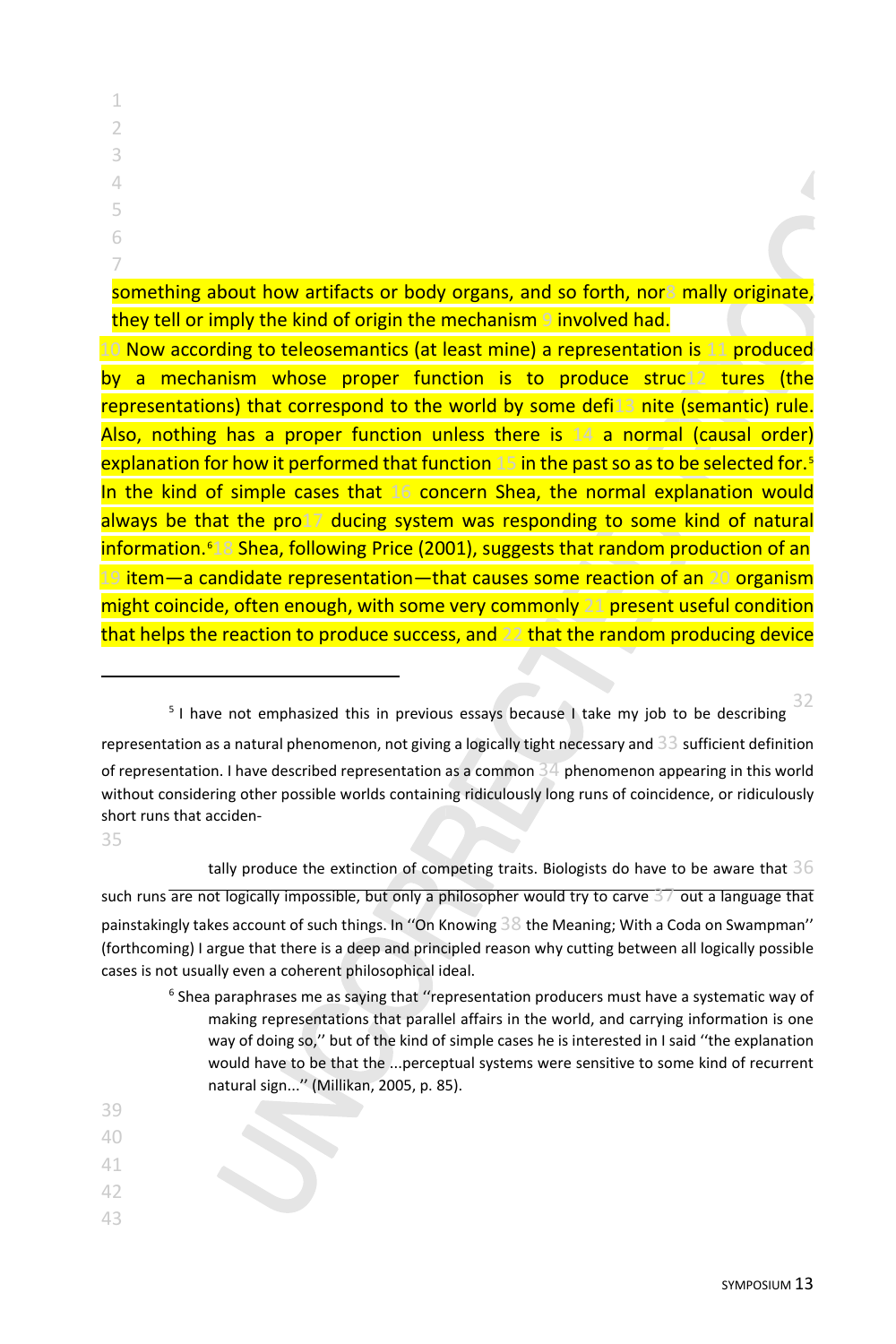might then be selected for. And 23 indeed, if that were all that was needed for representation, every device 24 that initiates a useful movement, say, in a fish, would count as a repre25 sentation of the water that surrounds the fish since this water helps to 26 make everything that the fish does possible, and so forth. So let me 27 state things more carefully. Let me say that a representation must be 28 produced by a mechanism whose proper function is to produce a corre29 lation, by some correspondence rule (a mapping rule), between certain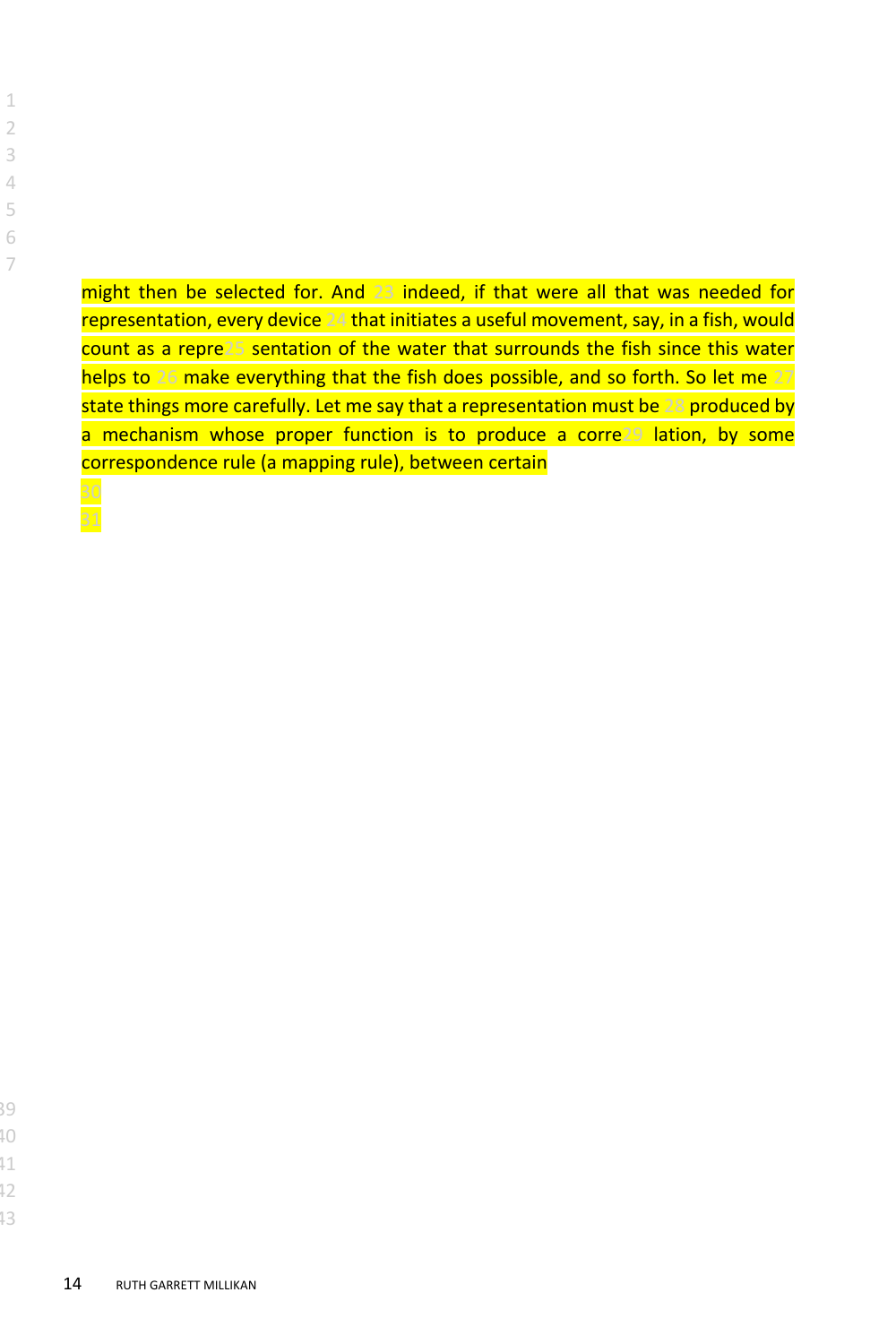structures, Rs, that it produces and certain environmental conditions, Cs.<sup>8</sup> The producer's job—the job of each token producer—is to make it that when it produces an R that raises the probability that a corresponding C obtains. (Representation producers are designed to produce numerous representations. They aren't selected for saying one thing once.) Given that where there are proper functions there must have been normal explanations, it follows that representation producers 8 (types) have always been selected for owing in part to past non-acciden9 tal correlations between the outputs of their members (tokens) and the 10 occurrence of what these outputs have represented. In any event, ''[t]he 11 producer's job is ... to make a sign that corresponds in the right way to 12 a world affair. If it does this in its normal way, by its normal mecha13 nisms, the intentional sign it makes will also be a local natural sign" 14 (Millikan, 2005, p. 80; italics now added).<sup>9</sup>

15 Still, Shea is correct in observing, ''It is not part of any evolutionary 16 function for [its] effect to have been caused in a particular way. So it 17 does not follow from teleosemantics= reliance on evolutionary func18 tions that representations must carry correlational [or, I add, any other 19 kind of natural] information. Unmodified teleosemantics is [well, 20 almost] entirely output-based. Even representations produced entirely 21 at random can count as contentful...'' Even this last phrase of Shea's is 22 correct if we read it as about individual token representations that might 23 be produced accidentally. Producing systems that generate representa24 tions do always ride on the wake, at least, of past representations that 25 did carry natural information; any randomly produced representations 26 would have to have had informative ancestors. However, although nor27 mally produced true representation tokens always do carry natural 28 information, false representation tokens do not, and representation 29 tokens that are true by accident also do not.<sup>[7](#page-14-0)</sup> It is not

<span id="page-14-0"></span> $7$ At least not natural information with the same content as their intentional content.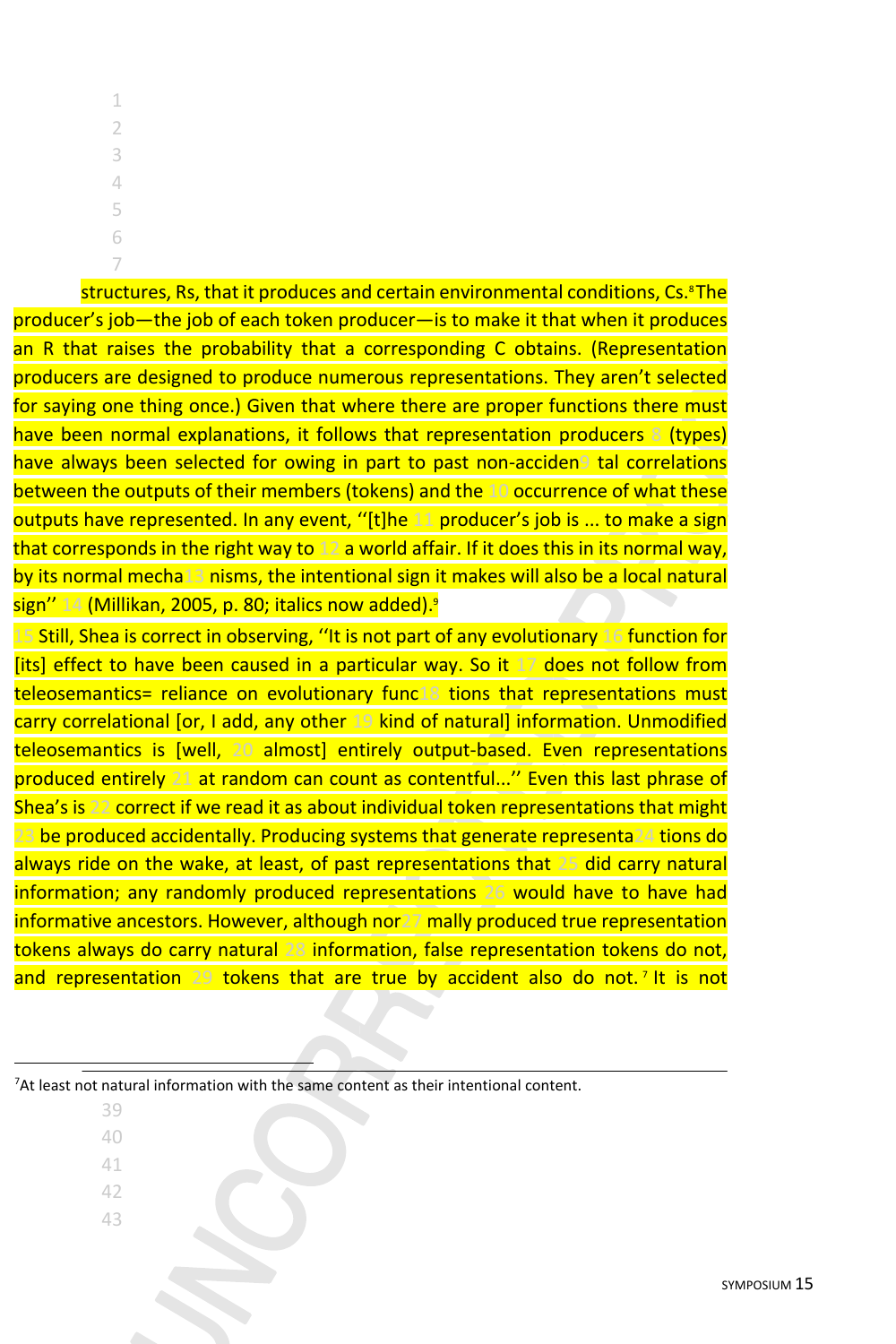- 1 2 3 4 5 6
- 7

### definitional of a 30 token representation, as Shea wishes it to be, that either it itself carry 31

32 <sup>8</sup> Notice that it doesn't follow that it is the job of a representation producer to pro<sup>33</sup> duce "correlational information'' in Shea's sense. Shea requires of correlational 34 information that the correlation determining it occur for some reason. But it is not the job of the representation producer to produce 'a correlation due to some 35 reason.' The reason the correlation is produced concerns only the normal explana36 tion for how the producer produces it. More on the distinction between proper func37 tions and normal explanations below.

38<sup>9</sup> It should be noted that on my account, although there are more kinds of natural information than locally recurrent natural information that may be used by systems that produce intentional representations (Millikan 2004, Chapter 3), true intentional representations that are produced in accordance with Normal explanations are themselves always locally recurrent natural signs (ibid. Chapter 4). Indeed, Shea was helpful in encouraging me to characterize locally recurrent natural signs such that this would be true of them (see Varieties chapter 6, note 4.)

information or that it is in an area where other representations of its type carry or have carried information. Is this a bad thing?

False representations cannot be used to explain success unless with a special story, likely an amusing story about a lucky accident. Even then the falseness itself will be unlikely to figure in the explanation (though I did give an example above where it did figure—Sam helps naive John out). But on my teleosemantic account, an accidentally true representa8 tion can explain without any such special story. Recall from the Meno 9 that true belief is just as good as knowledge so long as it stays put. 10 True representations that are true accidentally are just as good for the 11 representation consumer as if they did carry natural information. When 12 they produce successes, these successes are explained in the three-part 13 manner that I have already sketched.<sup>[8](#page-15-0)</sup> When a true belief has also been 14 normally produced,

- <span id="page-15-0"></span>39
- 40
- 41 42
- 
- 43

<sup>&</sup>lt;sup>8</sup> Shea claims that there is no explanation at all for success in such cases according either to traditional teleosemantics or to his own modification of it (footnote 28).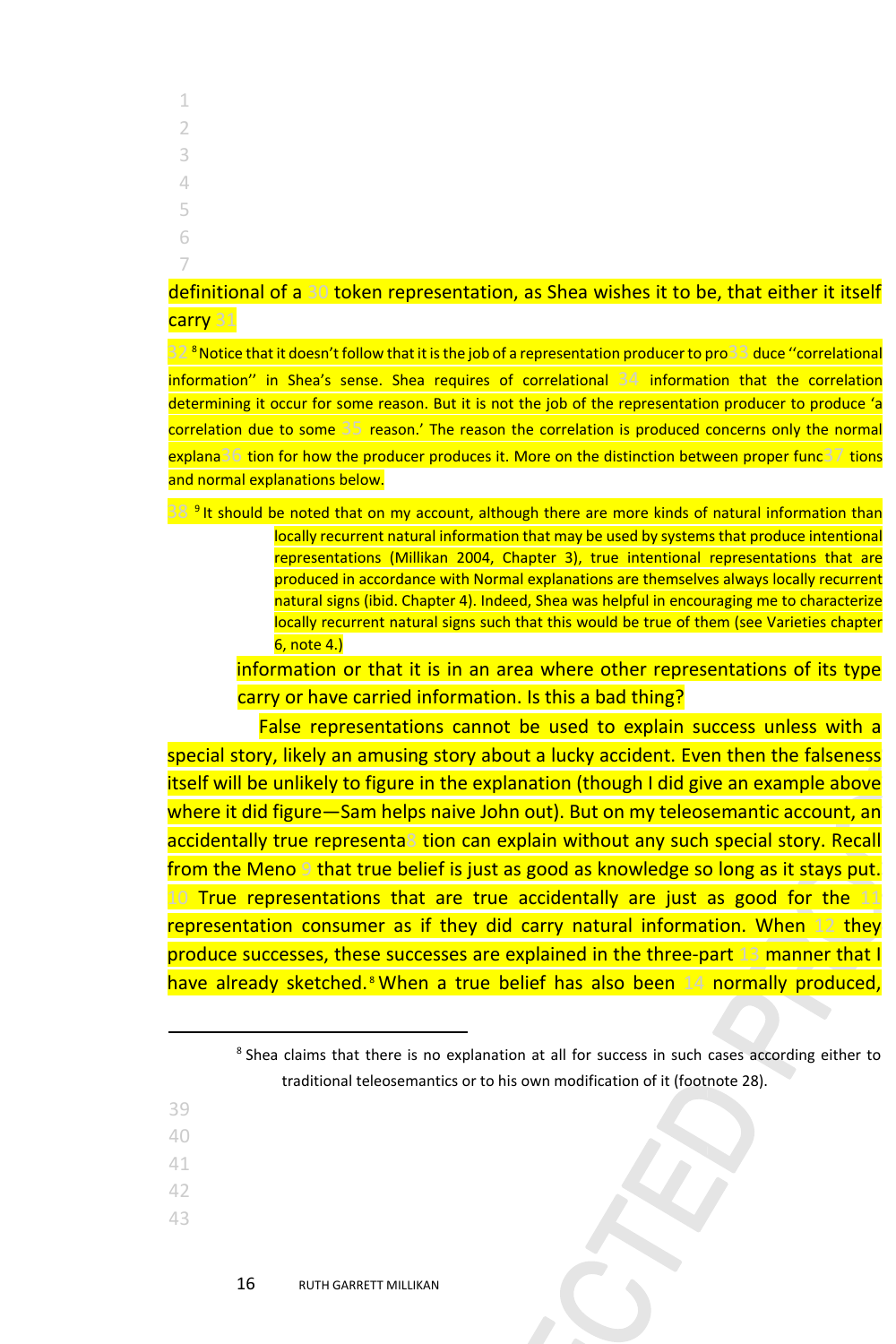| $\mathbf 1$ |  |  |  |
|-------------|--|--|--|
| 2           |  |  |  |
| 3           |  |  |  |
| 4           |  |  |  |
| 5           |  |  |  |
| 6           |  |  |  |
| 7           |  |  |  |

however—when it constitutes knowledge (Millikan 15 1984b)—then the explanation of its success goes a step deeper. It is this 16 deeper kind of explanation that Shea is interested in—a legitimate 17 interest, but the more partial or superficial explanation accorded by 18 mere truth is also legitimate. (Neither kind of explanation is complete, 19 of course.)

20 Shea says ''for Millikan it is information, not true representation 21 that explains success.'' What I have tried to show is that for Millikan, 22 both information and the truth of representations can help to explain 23 success in different ways at different levels.

24

<sup>25</sup> Part 2. Correlational Information versus Locally Recurrent Natural 26 **Information** 

<sup>27</sup> The description of simple representation that Shea favors differs from  $28$  my own in two basic ways. First, as Shea points out, on my view "car<sup>29</sup> rying [natural] information is not a function of a representation.'' ''[I]t  $30$  is not a purpose of the producer system to produce items that carry  $31$  correlational [or, I add, any other kind of natural] information" (com $32$  pare footnote 8 above). Shea claims that a useful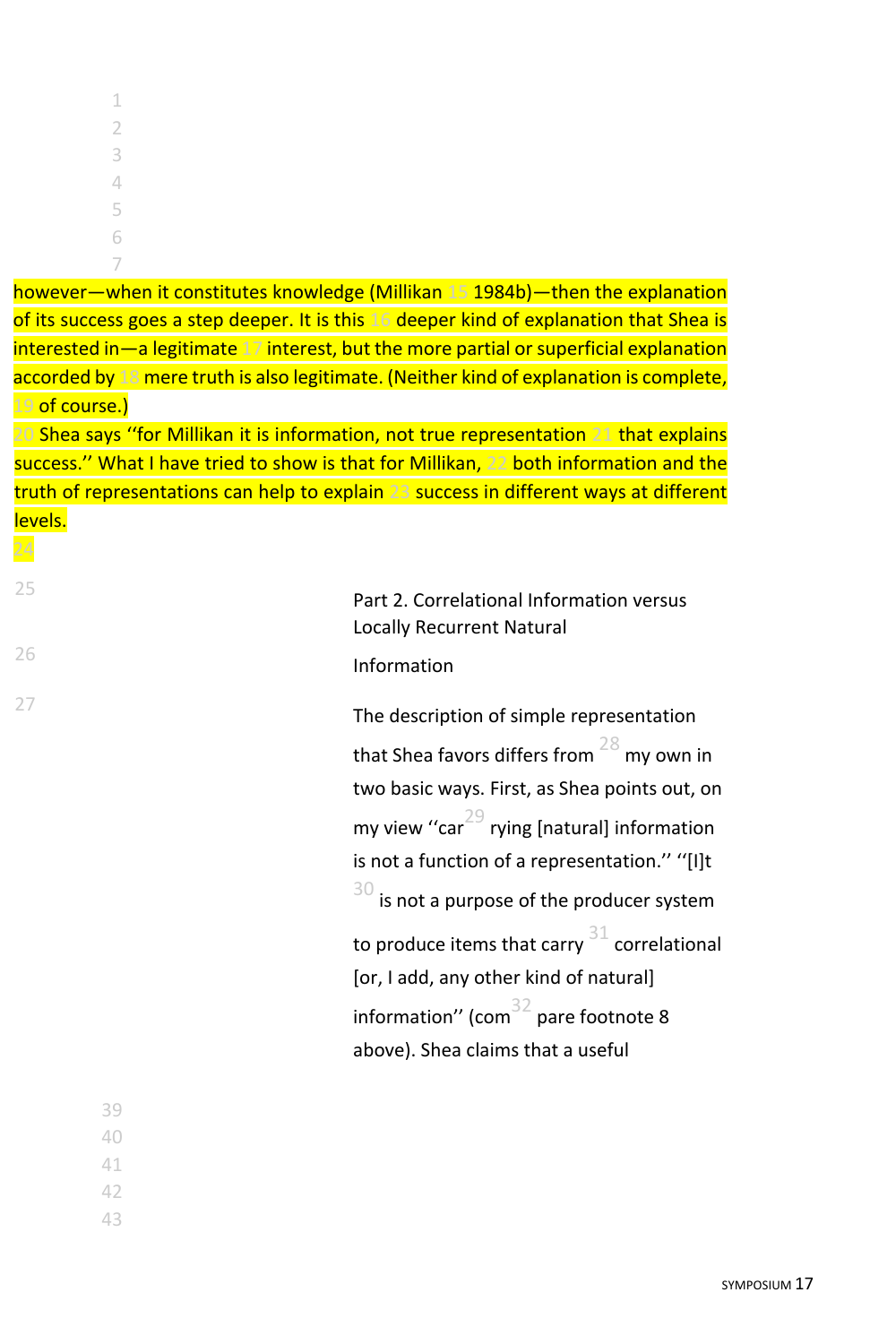> description of simple  $\frac{33}{3}$  representation should require representations to carry correlational  $34$  information. Second, although Shea says that I was responsible, in  $35$  Varieties of Meaning, for "formulating the theoretical concept of infor  $36$  mation that is relied on in the present [i.e., Shea's] paper." in fact the  $37$  concept of information that I formulated there—the concept of ''locally

 $38$  recurrent natural information"—is different from that of Shea's "correlational information.'' I am anxious to explain exactly what that difference is and why it is important, for not only Shea but a number of

other writers have misunderstood my position on this kind of natural information. I think this is because I stated the position unclearly, and even somewhat wrongly, in Varieties of Meaning, so I would like to remedy that. I will also argue that Shea's own description of "correlational information" does not capture anything definite. But first, why is carrying natural information not one of the functions of a representation?

8 First, both Shea's definition of ''correlational information'' and my 9 own of ''locally recurrent information'' require of the sign carrying nat10 ural information that it have a certain sort of history.<sup>12</sup> Shea requires 11 that the correlation should not be accidental ''for a purely accidental 12 explanation would be explanatorily impotent.'' He unpacks this by sug13 gesting that the representation's (R's) content condition (C, it's truth 14 condition) might cause R, or something else might cause

- 39
- 40
- 41
- 42
- 43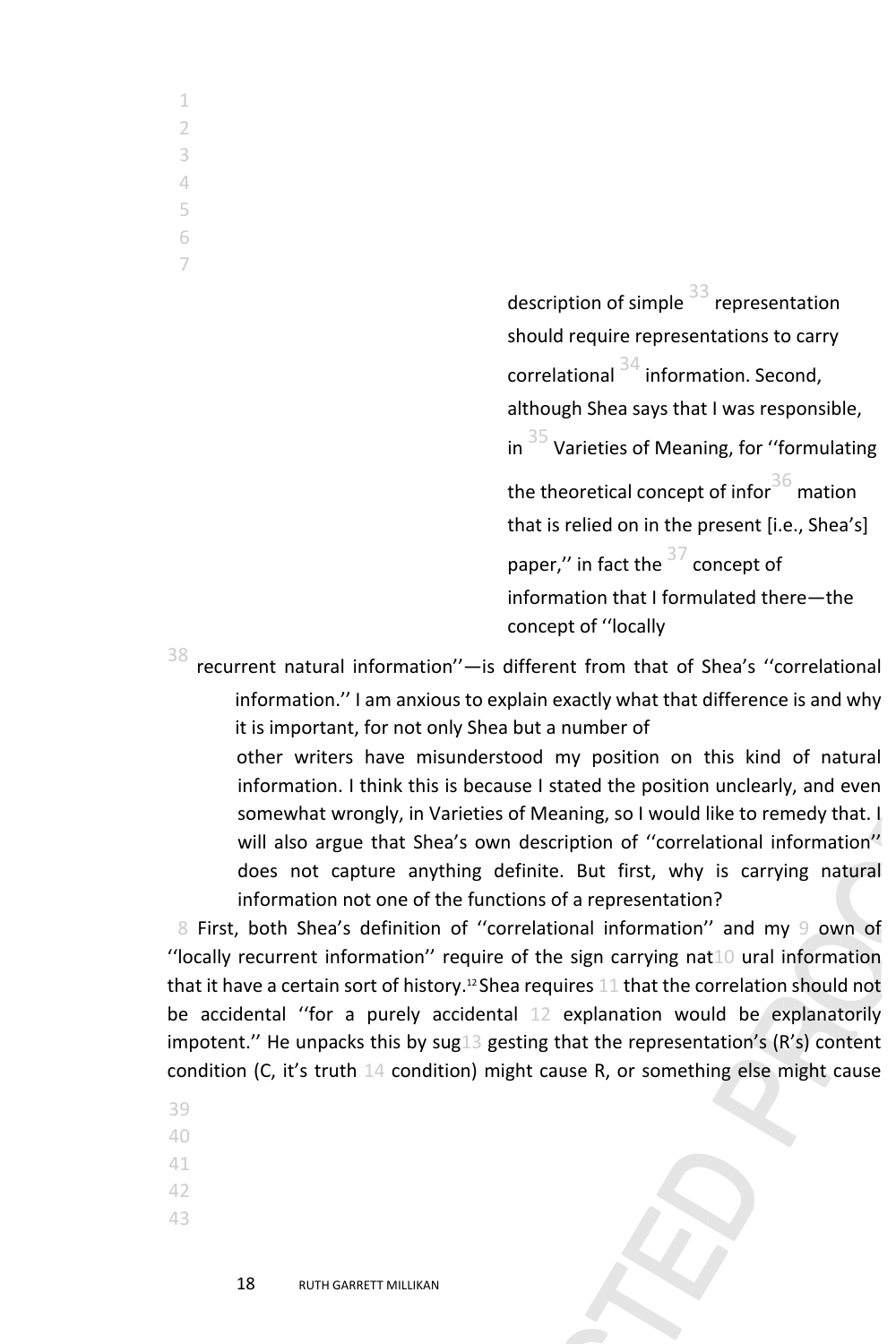7

both C and 15 R, or ''[t]here may even be a natural reason why R correlates with C in 16 some domain when R and C are not causally connected at all.'' I am 17 thinking that for this last possibility, which he doesn't unpack, Shea 18 may have in mind my own example of the way the direction of mag19 netic north, if you are within the oceans of the northern hemisphere, 20 continues to correlate with the direction of lesser oxygen, because the 21 earth's magnetic field stays put in accordance with conservation princi22 ples and the earth's atmosphere also stays put for similar reasons—a 23 correlation used by bacteria that navigate using magnetosomes. In each 24 of these various kinds of cases we are looking to the causes of repre25 sentations to explain their correlations, and causes occur in a thing's 26 history. But the function of an item, in the teleologist's sense, is always 27 something that it effects, and a thing cannot effect its own history. It 28 cannot be responsible for the way it was caused. As Shea too has told 29 us, ''[i]t is not part of any evolutionary function for the effect to have 30 been caused in a particular way.'' So a representation cannot have as 31 one of it's functions to carry this kind of correlational information.

- 32
- 33

34

 $35$  <sup>12</sup> Shea also claims that the "nomic force" of the "objective probabilities" underpinning his correlational information is like that of the "50% chance that a lump of  $36$ 

4.5 billion atoms of uranium-238 will emit an alpha particle in a year," but this 37 must be a misunderstanding. The statistics we encounter in the everyday world are  $38$  determined by the prior arrangements and distributions of ordinary bits of matter in space and time. Given all relevant information, the objective probabilities of single events are, in general, either zero or one. The judgments of intermediate probabilities that we use in everyday life depend on the (vast amounts of) information that we lack. Based on different initial information, these judgments might always have been different. I will pick up this point below in my discussion of the need to determine a reference class relative to which to judge the probability of a representation's being true.

39

40

41

42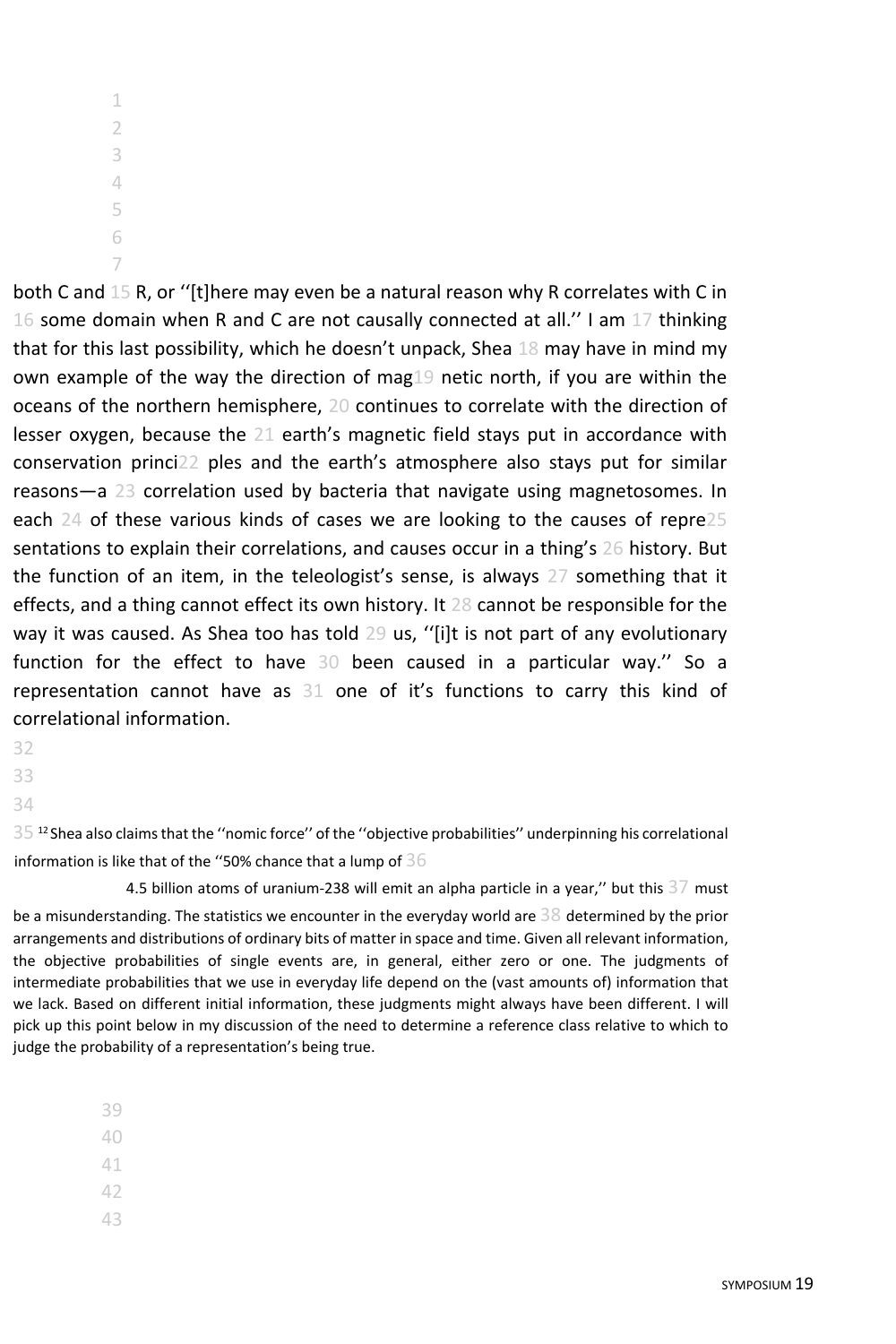Second, Shea requires of a sign carrying correlational information that it occur in an area in which other signs of the same type also carry this kind of information. A correlation requires a plurality of correlated items. But no representation effects that it be a member of a such a plurality. No representation can cause that the other members in its area correspond to their truth conditions. So, again, it cannot be a function of a representation to effect that it carries correlational 8 information.[9](#page-19-0)

9 My own locally recurrent natural information is also defined by ref10 erence to its token carriers' histories, and defined with reference to the 11 existence of similar token carriers in the same family of recurrent signs 12 carrying the same kind of information. That is why I must maintain 13 that it is not a function of the representation to be a natural sign or to 14 carry natural information. It carries natural information if it is true and 15 has been normally produced, that is all. Similarly, the representation 16 producer's function is to produce a representation that corresponds as 17 the consumer needs it to, a representation that is ''true.'' But the pro18 ducer cannot bear a responsibility for what other producers of the 19 same kind do, so it cannot have producing natural information as it's 20 function. Besides (as I argued in detail in Varieties Chapter 5) all the 21 consumer needs is a representation that coincides with a represented in 22 the right way. If the producer brings this about by accident rather than 23 in the normal way, the job has been done none the less.

24 In general, we understand matters more clearly, I think, if we keep 25 straight in our minds the difference between a thing's functions, what it 26 was selected for achieving, and the normal ways that it manages to ful27 fill those functions, for example, between having as a function to pro28 duce a correlation, and fulfilling that function in a normal way by 29 relying on, hence producing, natural information. If

- 39
- 40
- 41
- 42
- 43

<span id="page-19-0"></span><sup>9</sup> This argument originally appeared in Millikan, 1990.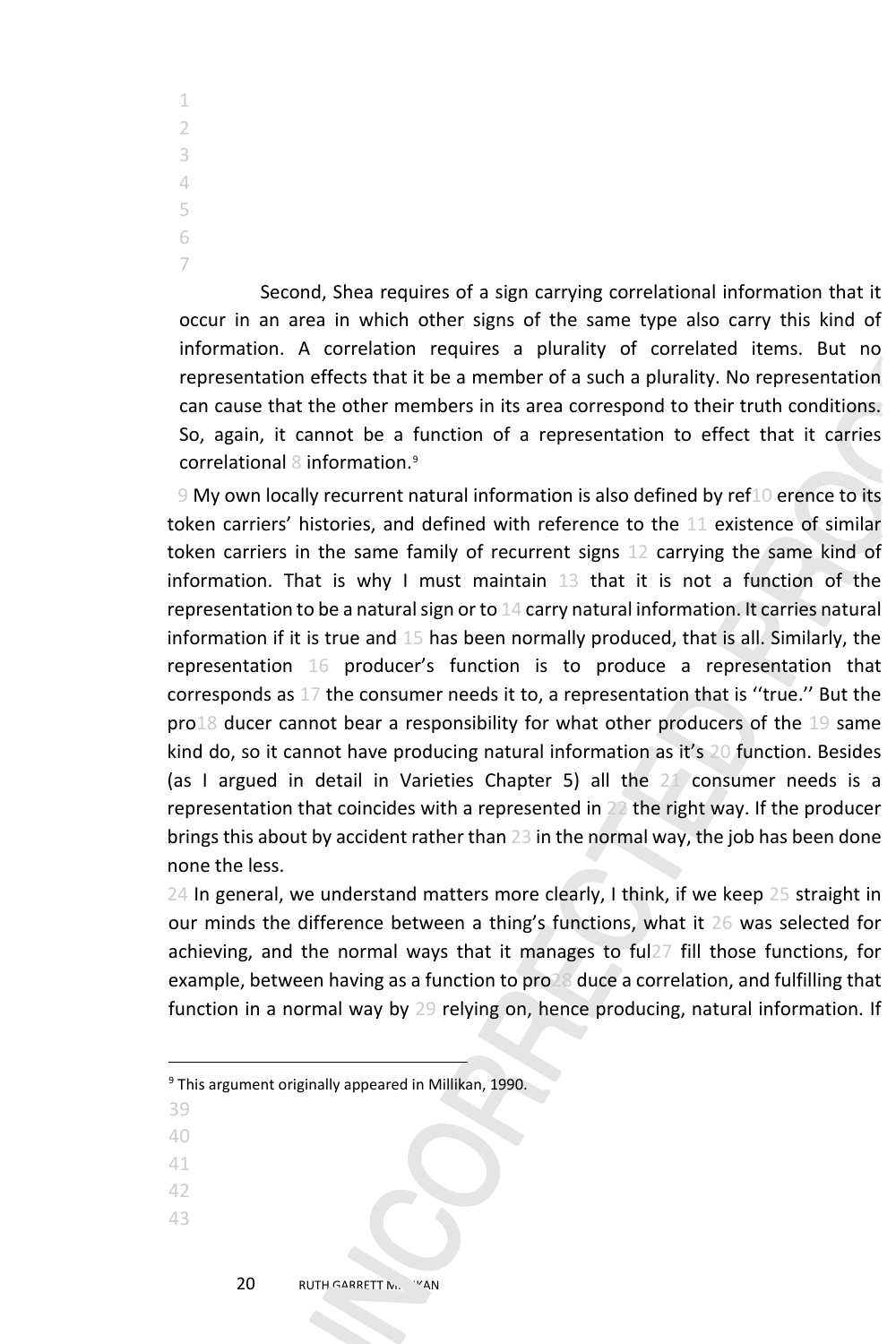one prefers not to 30 make this distinction, of course nothing made in heaven will enforce it. 31 Then one may indeed end by saying that a function of the representa32 tion producer is to produce natural information, but the change will be 33 merely a verbal one. I don't recommend this way of speaking. It blurs 34 together things that are best kept separate. Functions are selected for. 35 Ways of performing them are not usually selected for independently. 36 Natural selection is not usually offered different ways of performing 37 the same function to choose between.

38 Now for my reason for rejecting correlational information in favor of locally recurrent natural information in the explanation of how organisms produce simple representations. The notion of correlational information is empty unless a reference class for the correlation is specified, and there seems to be no way to specify such a reference class except arbitrarily. Correlations exist or fail to exist depending on the reference class one chooses.<sup>14</sup> If no single natural or non-arbitrary reference class can be defined, the notion of correlational information is empty. The threat of a hole of this sort in the description of natural information is what lead me to develop the notion of locally recurrent natural information in Varieties of Meaning. So I want to discuss corre8 lational information, as Shea has described it, with some care.<sup>[10](#page-20-0)</sup>

9 Consider, for example, the natural information on which northern 10 hemisphere, oceanic, magnetosome-bearing bacteria rely. They rely on 11 magnetic north to indicate geomagnetic north hence the direction of 12 lesser oxygen. (Oxygen is poisonous to them.) On Shea's analysis, for 13 the direction in which a northern hemisphere bacterium's magnetosome 14 points to carry correlational information about the direction of lesser 15 oxygen, it must not only point toward lesser oxygen, there must also 16 be a positive correlation between the direction of magnetic north,

- 39
- 40
- 41
- 42
- 43

<span id="page-20-0"></span> $10$  I did describe this hole with considerable care in Varieties chapter 3, but the positive description I subsequently gave of the ''domain of a locally recurrent natural sign'' was ambiguous, seeming to imply the same error over again.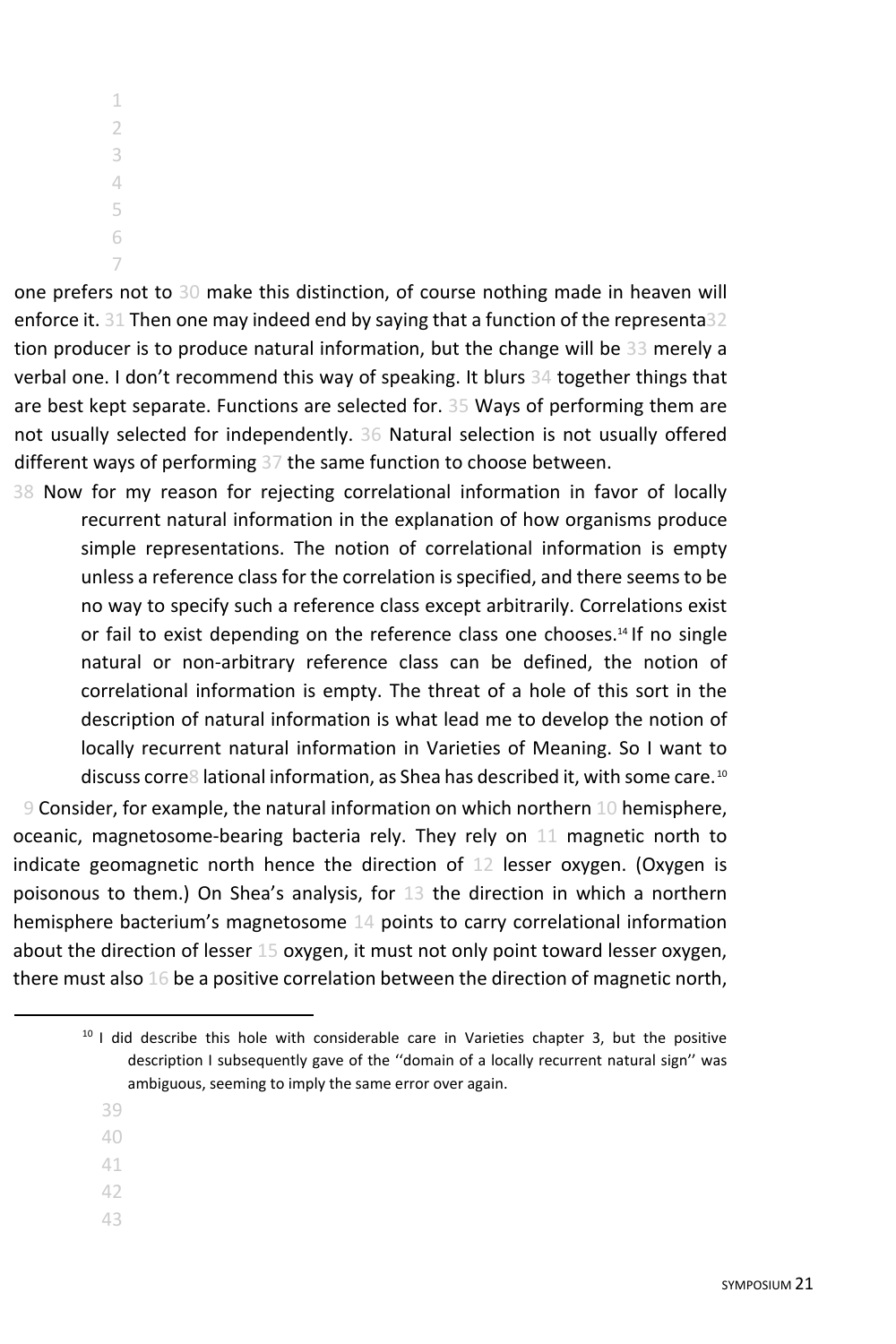17 which determines the magentosome's orientation, and the direction of 18 lesser oxygen. What then is the probability that magnetic north corre19 sponds to the direction of lesser oxygen?

20 Clearly this is not a probability of the uranium-238 half-life kind. 21 For the exact position of any given bacterium at any given time, the 22 probability is either one or zero. But if the reference class is given 23 instead as the points within a chosen area, the probability will depend 24 on the area chosen. It will depend on the hapstance of local environ25 mental arrangements, such as, say, how many electric fish and wind 26 generators are in the area producing magnetic fields, how many bar 27 magnets have accidentally been dropped in the area and, of course, 28 within which hemisphere the area lies. (In the southern hemisphere, 29 magnetic north will usually be in the direction of more rather than les<sup>30</sup> ser oxygen; southern hemisphere bacteria have their magnetosomes 31 reversed.) Certainly the statistics on points universe-wide cannot be 32 what determines whether the magnetosome of a certain bacterium in 33 one of our oceans is or is not carrying natural information. Should the 34 reference area then be the oceans of the earth, or of the northern hemi35 sphere, the southern hemisphere, the western hemisphere, all regions 36 within two miles of shore, within seven feet of a dolphin—or within 37

38 <sup>14</sup>

According to Dretske (1981) a signal carrying natural information must have a probability of one of coinciding with its signified. Gilbert Harman immediately pointed out that this requirement was empty unless a reference class was specified within which that probability is to obtain (Harman 1983).

some specified distance from the particular bacterium you are interested in? Any single bacterium lies within an infinite number of different designatable areas, but to speak meaningfully of ''correlational information'' we must decide on some limited reference class. How?

We could sidestep this problem. Representations, described as any teleosemanticist would describe them, are members of ''historical kinds'' (Millikan

- 39 40 41 42
- 43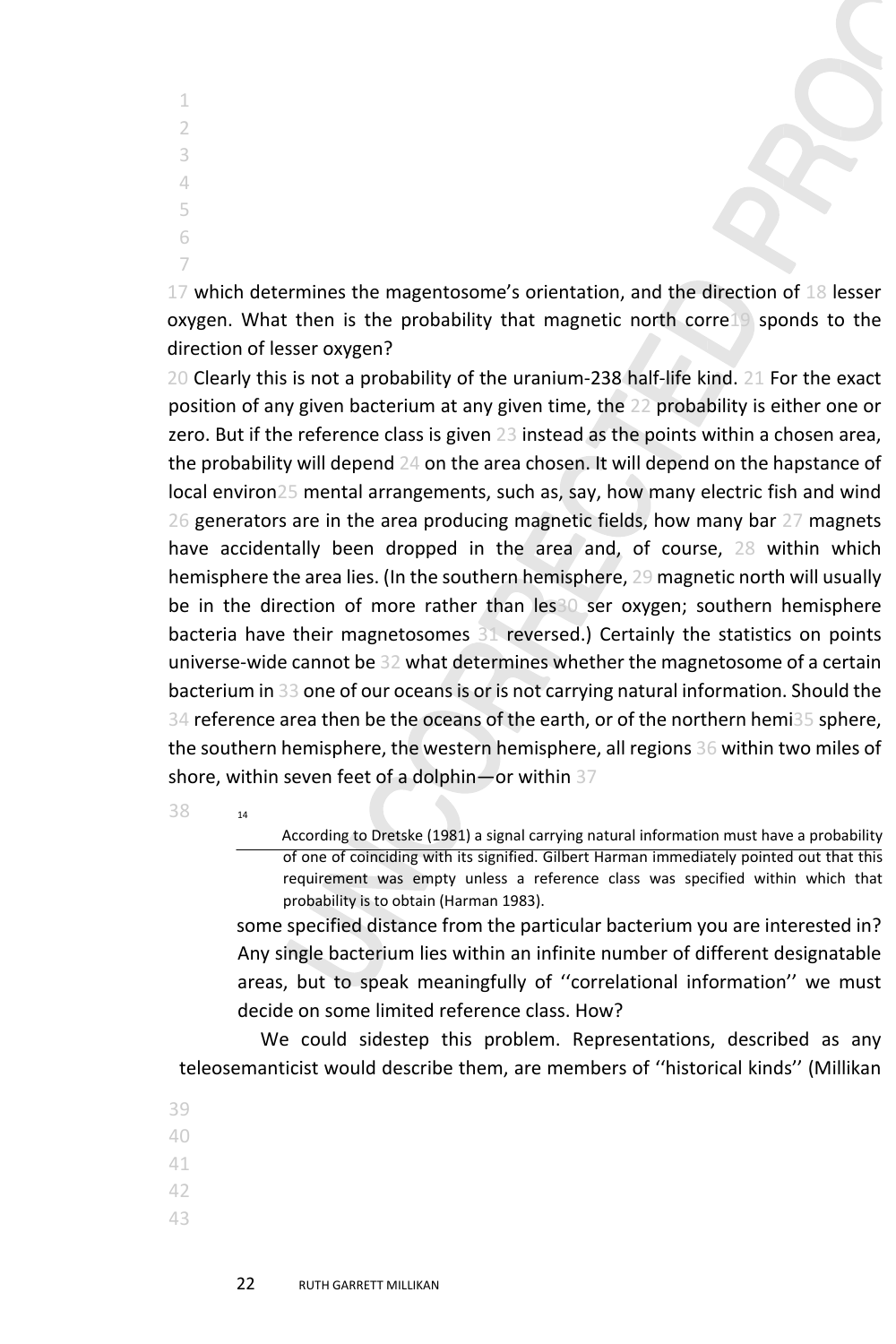7

1997, 2000). Shea's simple representations all fall into 8 historical kinds for the same easy reason. They are members of families

9 of representation tokens produced by (token mechanisms arising from) 10 a common gene pool, and gene pools are located historical entities in 11 the same sort of way that, say, the extended John Adams family is. A 12 simple representation token belongs essentially to an historical family 13 of tokens all of which are (mathematical) transforms of itself, all 14 expressed, as it were, in the same (historically located) language. So a 15 natural reference class in which to consider any such representation 16 token would be the members of its immediate biological family. Taking 17 this class as a our reference class, we could meaningfully ask whether 18 membership correlates positively with some kind of corresponding envi19 ronmental condition. For example, assuming that the northern hemi20 sphere bacteria inherit the orientation of their magnetosomes from 21 their ancestors and the southern hemisphere bacteria from theirs, there 22 are two separate historical kinds of magnetosomes to consider here, 23 and the readings of the actual members within each class may correlate 24 very well with the direction of lesser oxygen. Consonant with this, Shea 25 tells us:

| -27 | since the correlation exists at the level of types, instances of a [repre-  |
|-----|-----------------------------------------------------------------------------|
| -28 | sentation] type R which carries correlational information about [condition] |
|     | C can be tokened even when C does not obtain. Even                          |
| 79  |                                                                             |

instances for which C does not obtain are instances of the type which

<sup>30</sup> carries correlational information. 31

26

But there are serious drawbacks. First, notice that this will not give us  $33$  a general description of natural information, under which the informa<sup>34</sup> tion carried by simple representations then falls. It yields only a special<sup>35</sup> ized description of what makes a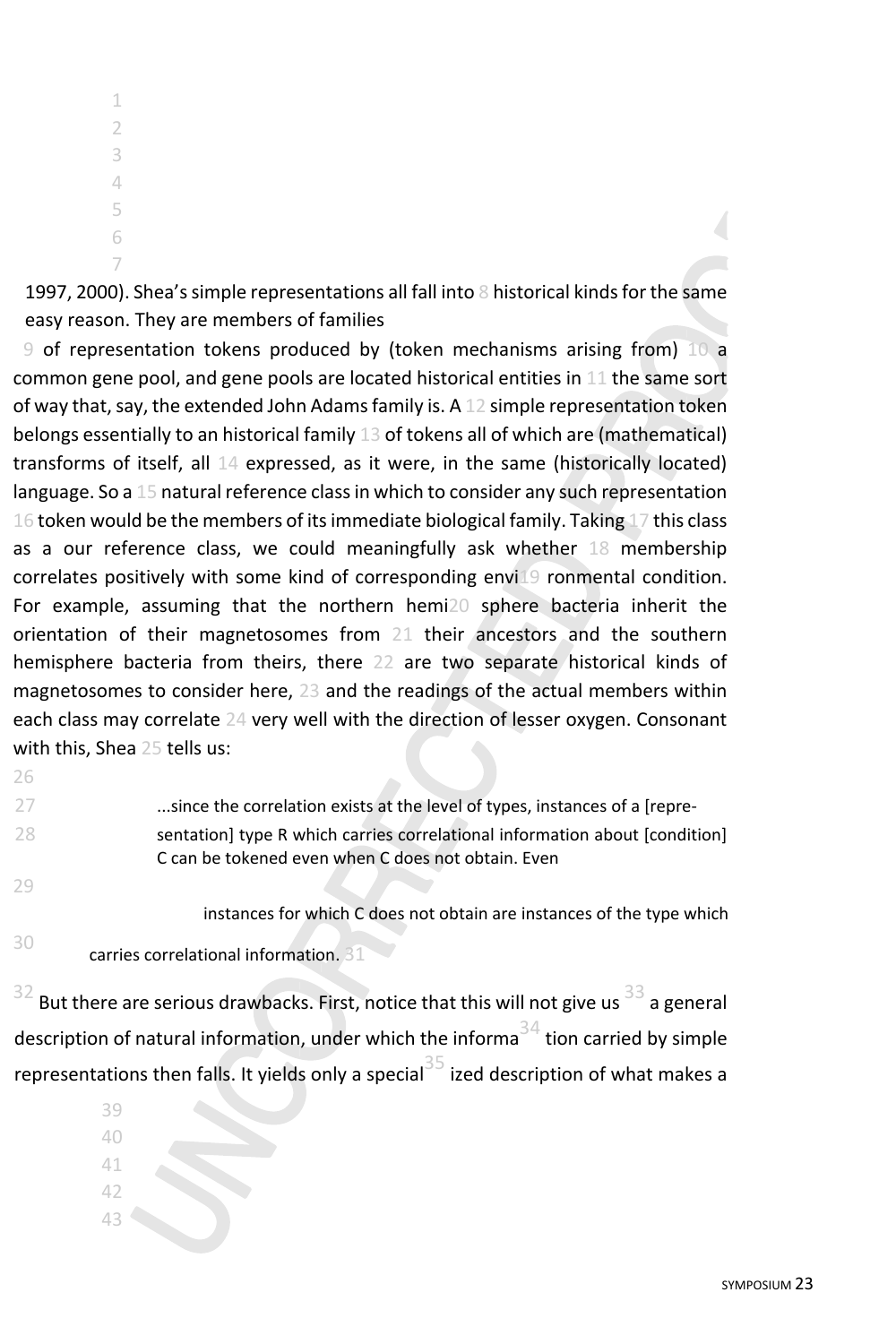simple representation into a  $36$  representation, leaving the question of whether simple representations  $37$  carry any sort of natural information (whatever that is) to one side.

 $38$  Perhaps we could say that although the information carried by simple representations is not natural information, it is its own kind of information, say, ''biological information.'' But there are peculiarities with such a notion of ''biological information'' that would destroy its usefulness as well as detracting from its intuitiveness or naturalness.

Suppose, for example, that every year the gulf stream were to carry more than half of the bacteria spawned in the southern hemisphere into the northern hemisphere where they slowly propelled themselves to the surface and died. This kind of pattern is not at all uncommon in biology where, for example, a mother mouse may deliver eight new babies every three weeks for two years (this is about right) yet on average only two babies per mother survive to reproduce, and where a spider mother 8 may lay 10.000 eggs to achieve her average of two reproducing off-

9 spring. Or for a closer analogy, American possums wander off from 10 their birth places in all directions, soon populating very large territories

11 where the winters are occasionally too cold for them, so that every few 12 years a major portion of them are suddenly killed off. So it could turn 13 out that the statistics on southern-hemisphere-spawned magnetosomes 14 showed a negative rather than a positive correlation with the direc15 tion of lesser oxygen. None of their magnetosomes would then carry 16 ''biological information.''

17 Or consider a lightning bug species that finds conspecifics of the 18 opposite sex by the pattern of light signals they send. The lightning 19 bug possesses a special detector for this specific light pattern, which 20 causes it to approach the signal, Then there evolves a mimicking preda21 tor species that sends out the same signal, thus

- 39 40
- 41
- 42
- 43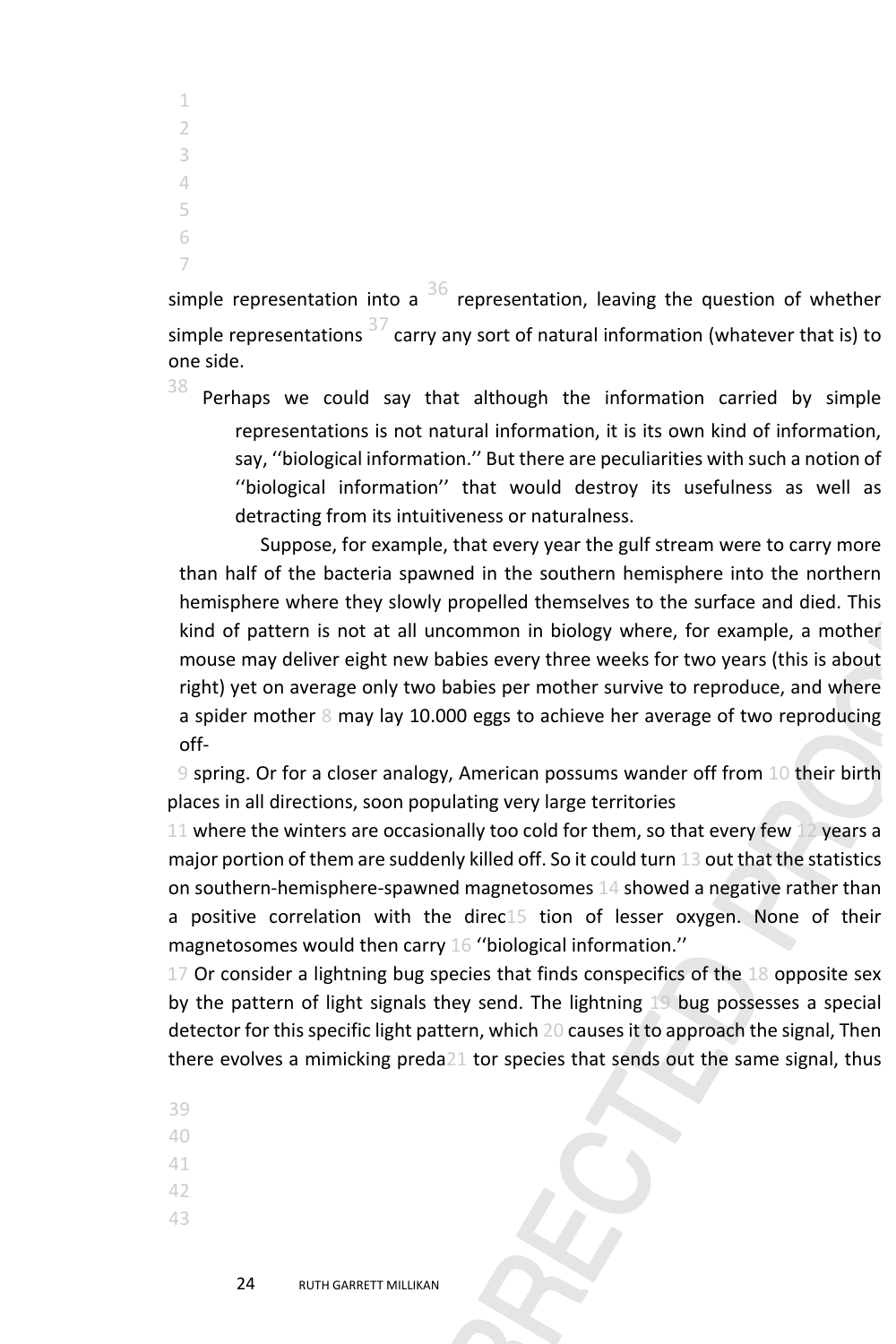7

seducing that species of 22 firefly to come hither and be eaten. (I didn't make this up). Gradually, 23 the predator signals come to outnumber the conspecific signals so that 24 the signal detectors are mostly wrong, causing the firefly species slowly 25 to die out. And somewhere along the way, at some perfectly definite 26 point in time, it suddenly becomes true that the reference class contain27 ing all the firings of all of the signal detectors of all of these fireflies, 28 past and present, no longer correlates with nearness of conspecifics. At 29 that very moment of time, suddenly it becomes true that none of those 30 firings ever had carried any ''biological information.''[11](#page-24-0)

31 So I think we should not suppose that our ''biological information'' 32 is what Shea has in mind with his term ''correlational information,'' 33 but look instead to other passages to discern his meaning. 34

35 The correlation between R and C need not have universal application. 36 It may extend only through some local area inhabited by the representer. Similarly, it may not last for all time. A correlation which is

37

spatio-temporally local to the representer may still be of great use to

<sup>38</sup> natural selection. Whenever there is some local domain D within which R predicts C better than chance and there is a common underlying reason for the correlation between R and C in D, R carries correlational information about C within D. Occurrences of R when C does not obtain fall within the same reference class as those where C obtains (and thereby count as >false positives=) just in case they are instances, tokened within D, of the non-semanticallyindividuated type R. [Italics mine]

- 39
- 40
- 41
- 42
- 43

<span id="page-24-0"></span> $11$  An amusing question might also be what happens if ones perceptual systems represent that A and that B but A and B is a contradiction, hence something is represented that has a probability of 0? This actually happens, for example, with the waterfall illusion, when an object is simultaneously represented as moving rapidly upward and as staying in the same place. See Crane 1988.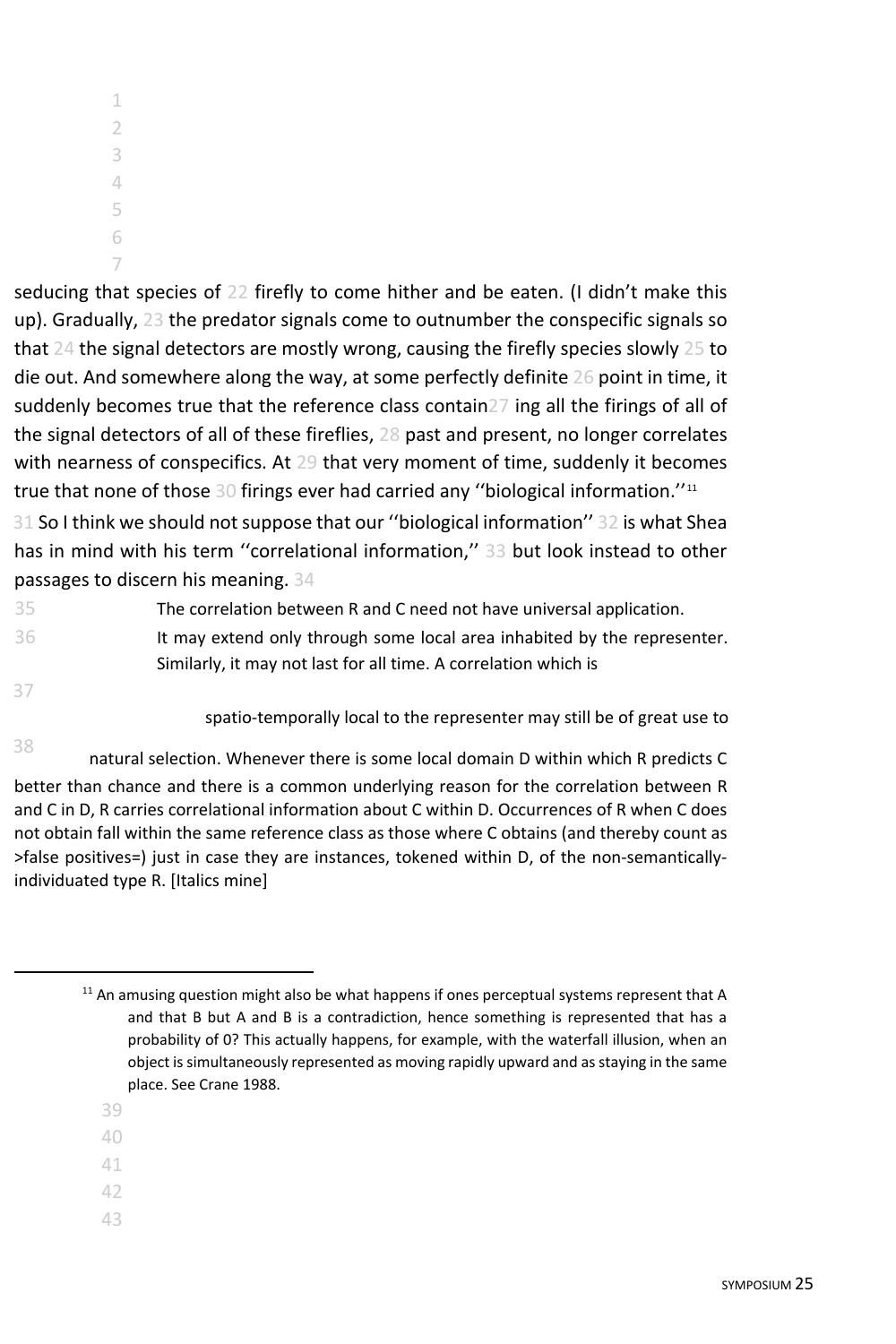8 Clearly Shea's ''D,'' his domains of correlation, his reference classes, 9 are supposed to be determined as spatio-temporal areas. They do not 10 consist merely of all actual candidate representations in particular bio11 logical families. How then are these spatio-temporal areas to be circum12 scribed or bounded?

13 What Shea needs is a way of determining, in a principled and useful 14 way, for any candidate representation, what spatio-temporal area it 15 falls within for the purpose of checking correlations. How it this to be 16 done? Suppose, for example, that the candidate representation falls at  $17$  the center of various spheres within which no correlation obtains, but 18 at the center of various wider spheres where a correlation does obtain, 19 and at the center of various still wider spheres where no correlation 20 obtains. Or perhaps we should consider various cubes or equilateral 21 pyramids at the center of which it falls instead? We might draw the 22 closest convex boundary, or perhaps just a connect-the-dots boundary, 23 that exactly encloses a (four-dimensional-worm-shaped) space-time area 24 just big enough to contain all of our candidate's ''true'' relatives, those 25 that correspond correctly, and then look to see whether our candidate 26 falls inside or outside this worm's boundaries. But, unfortunately, that 27 relatives at the edges of such an area are all ''true'' is no guarantee that 28 the entire enclosed population exhibits a positive correlation of the 29 right kind.

30 What we need to appreciate here is that a probability of coincidence 31 is not like a force that distributes itself evenly or with smooth gradients 32 throughout an area. Probabilities of coincidence do not attach to 33 space-time positions. Space-time points are not like uranium-238 34 atoms, each possessing a certain intrinsic objective probability that if 35 an R occurs there it will coincide with a C. ''Containing correlational 36 information'' cannot be a property of some tokens but not others as 37 distinguished merely by their locations.

- 38 The notion of a ''locally recurrent natural sign'' carrying natural information developed in my Varieties of Meaning was designed to capture a certain
- 39 40 41
- 42
- 43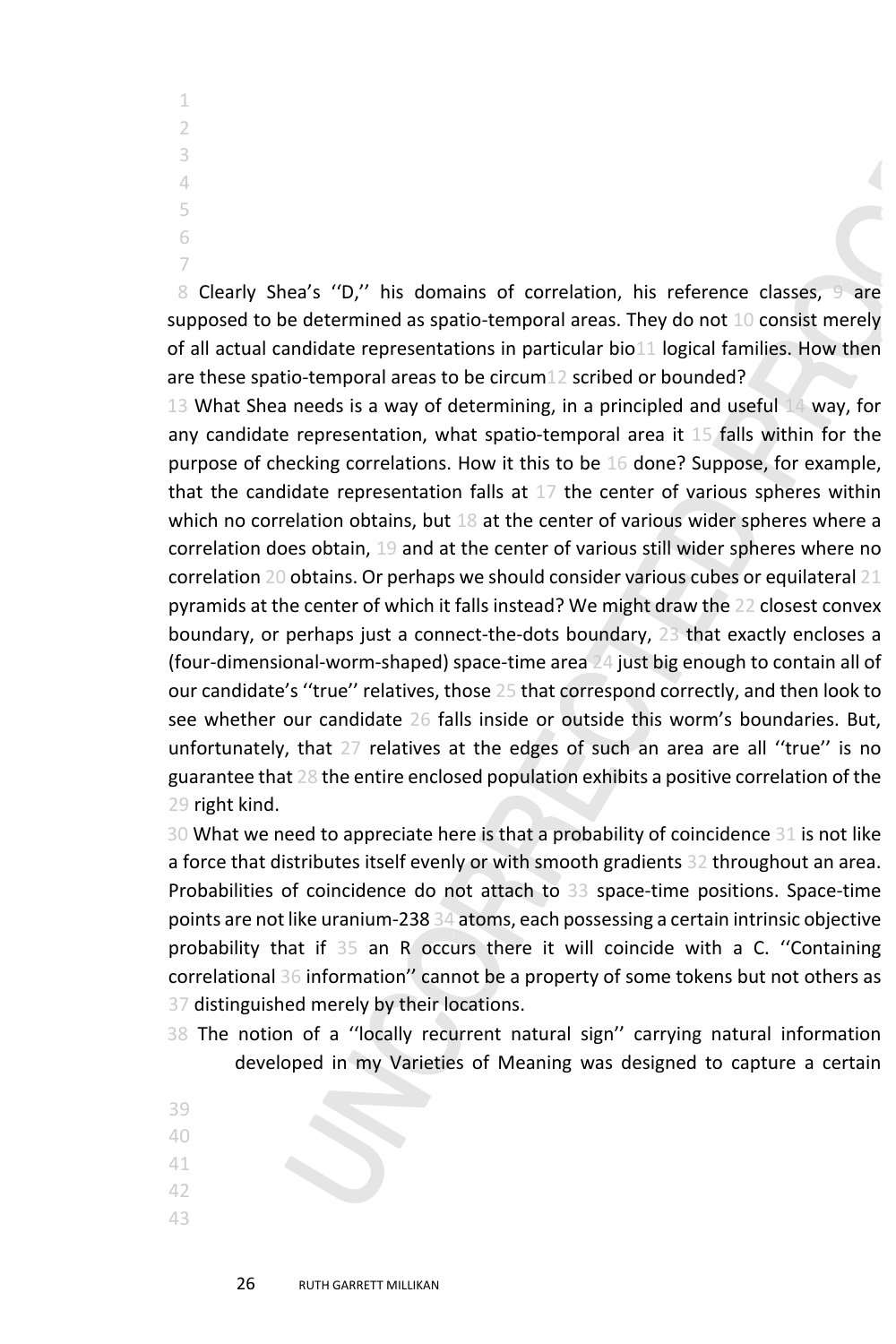species of natural information that can be very useful to animals even though exactly the same physical sign types may carry quite different messages depending on their different causal histories. Although I called them ''locally recurrent,'' these natural signs are not

signs of their signifieds because of their locations. They are not defined by reference to their locations. Rather, they tend to bunch up in spacetime areas of various shapes (sometimes these are very serpentine or branching shapes), altering the statistics within these areas, because of their recurrent natures. They tend to bunch up enough to be useful to organisms that either live in these areas full time or are able to track these areas by some (always fallible) means. Often organisms live and 8 reproduce entirely within such areas for many generations, or individ9 ual organisms may spend their lifetimes within them. Humans, in par10 ticular, are often quite good at finding ways to discern, though fallibly, 11 when they are and are not within some of these areas.

12 What then is a locally recurrent natural sign? It is one that corre-

13 sponds to its represented in the same way, and for the same reason,  $14$ that other signs of the same recurrent type correspond to theirs, and 15 where there is a reason why examples of this kind of correspondence 16 (with the same kind of cause) tend to spread from one location into 17 nearby space-time locations. Thus, as mentioned before, from within 18 the oceans of the northern hemisphere at any given time, the coinciding 19 of the direction of magnetic north with the direction of lesser oxygen 20 spreads forward in time because the earth's magnetic field stays put in 21 accordance with conservation principles and the earth's atmosphere 22 also stays put. Similarly, a correspondence of fever and rash with mea23 sles tends to spread forward in time, and also sideways, hydra like, into 24 various roughly connected areas, because the measles virus causes fever 25 and rash and itself tends to spread in this way. Thus a doctor who 26

- 39 40
- 41
- 
- 42 43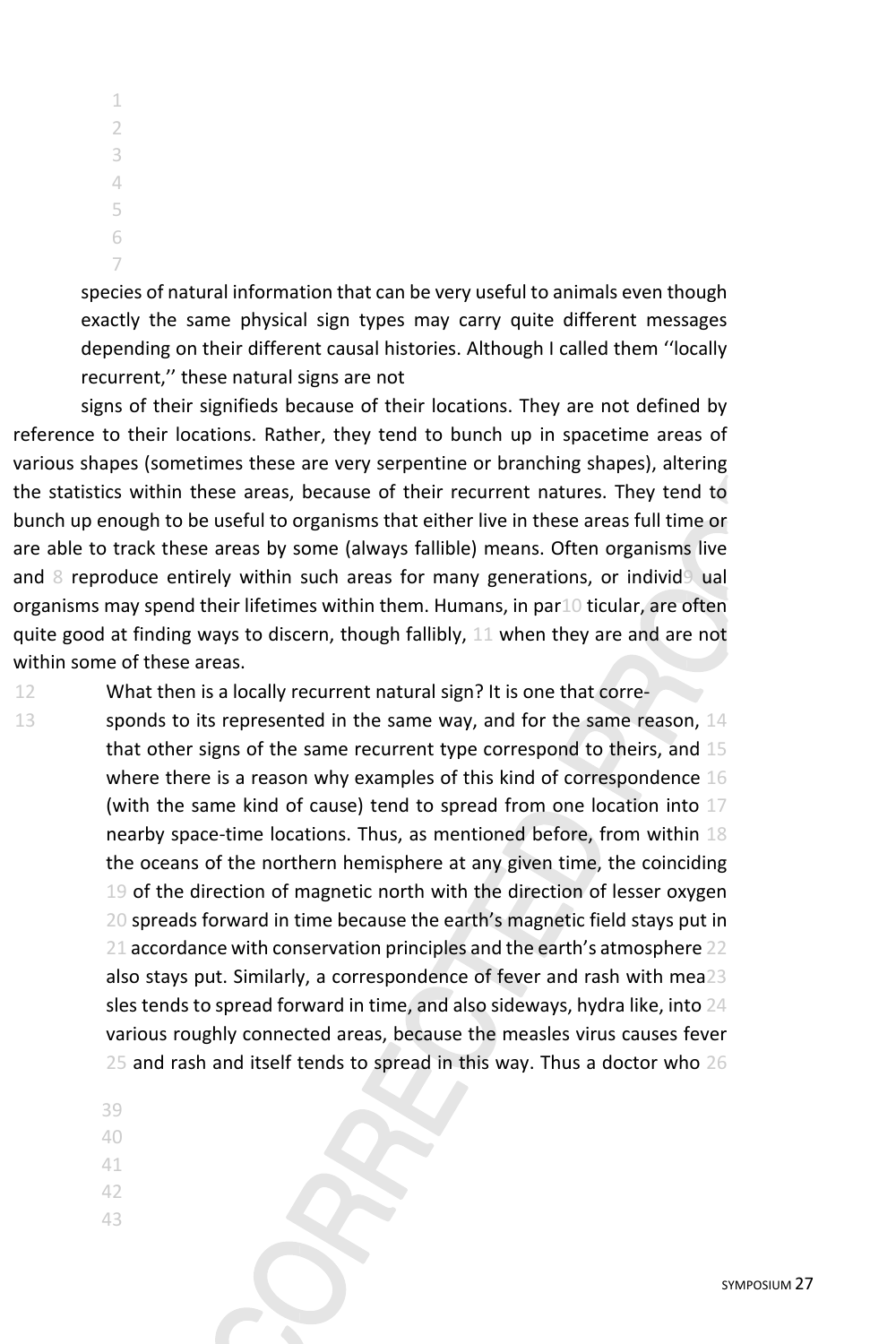> wants to know whether Johnny's fever and rash is a natural sign-a 27 symptom—of measles or instead of some other malady will have his

28 eye on local measles statistics in Johnny's school when making his 29 (fallible) diagnosis, and on statistics in nearby places where Johnny or 30 other children from the school have recently been. In this way he tries 31 to ''track the domain'' of this particular locally recurrent natural sign. 32 (Other kinds of examples of locally recurrent natural signs and much 33 further discussion can be found in Varieties of Meaning, Chapter 3, 34 and throughout the rest of the book.)

35 The confusing point is that the ''domains'' of locally recurrent signs 36 are not the same as areas in which they correlate with their represent-

37 eds, unclarity or equivocation on this point having muddied some fairly

38 central passages in Varieties of Meaning. Instead, the ''domain'' of a locally recurrent natural sign is like the domain of a function or quantifier. It is merely the set of all actual instances falling under that locally recurring sign type. Since ''areas'' can be of any shape whatever, including shapes with numerous irregularly shaped holes in them, the domain of a recurrent natural sign type does not determine any definite

area. On the other hand, the domain does help determine, for any given area, the proportion of signs of the same physical type that are also within that domain. Although its area of residence does not determine whether a physical sign does or does not fall in a given locally recurrent sign domain, locally recurrent sign domains do help determine statistics on already given areas. Sometimes organisms just happen to live and die within areas where the statistics on a certain recurrent sign are 8 good or good enough. Other times they may develop crude or less 9 crude ways of tracking locally recurrent sign domains well enough to 10 be useful—ways of tracking that work, at least, in the areas in which 11 they live.

12 In Varieties I argued that locally recurrent natural information is the 13 basic stuff on which the possibility of intentional representation is built. 14 But the relation

- 39
- 40
- 41
- 42
- 43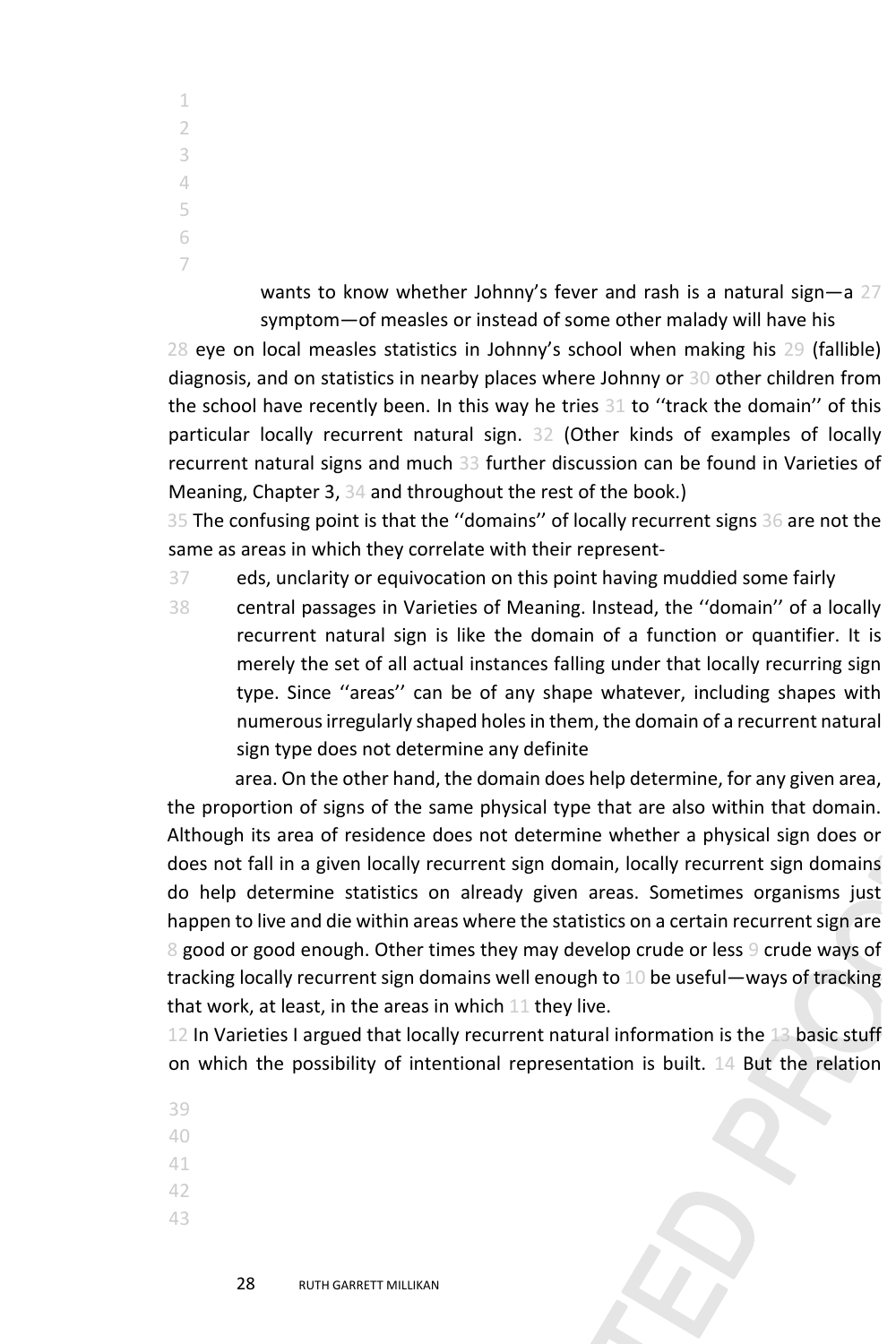between natural information and intentional represen15 tation is not quite as direct as Shea would have it.

| 17<br>References                                                              |  |
|-------------------------------------------------------------------------------|--|
| 18<br>1 Crane, T. 1989. "The Waterfall Illusion," Analysis 48, 1988, 142-147. |  |
| 19                                                                            |  |
| Dretske, F. 1988 Explaining Behavior, (Cambridge, MA: The MIT 20<br>Press).   |  |
| 21                                                                            |  |
| --. 1981 Knowledge and the Flow of Information (Cambridge, MA:                |  |
| 22                                                                            |  |
| The MIT Press).                                                               |  |
| 23                                                                            |  |
| Godfrey-Smith, P. 1996 Complexity and the Function of Mind in Nature          |  |
| 24                                                                            |  |
| (Cambridge, UK: Cambridge University Press).                                  |  |
| 25                                                                            |  |
| Harman, G. 1983 "Knowledge and the Relativity of Information,"                |  |
| 26                                                                            |  |
| Behavioral and Brain Sciences 6 (1): 72.                                      |  |
| 27                                                                            |  |
| Millikan, R. G. 1984a Language, Thought, and Other Biological Cate-           |  |
| 28 gories (Cambrifge, MA: The MIT Press).                                     |  |
| $\overline{a}$                                                                |  |
| 29                                                                            |  |
| --. 1984b "Naturalist Reflections on Knowledge," Pacific Philosophi-          |  |
| 30 cal Quarterly 65 (4): 315-334. Reprinted in Millikan 1993b as              |  |
| 31                                                                            |  |
| 39                                                                            |  |
| 40                                                                            |  |
| 41                                                                            |  |
| 42                                                                            |  |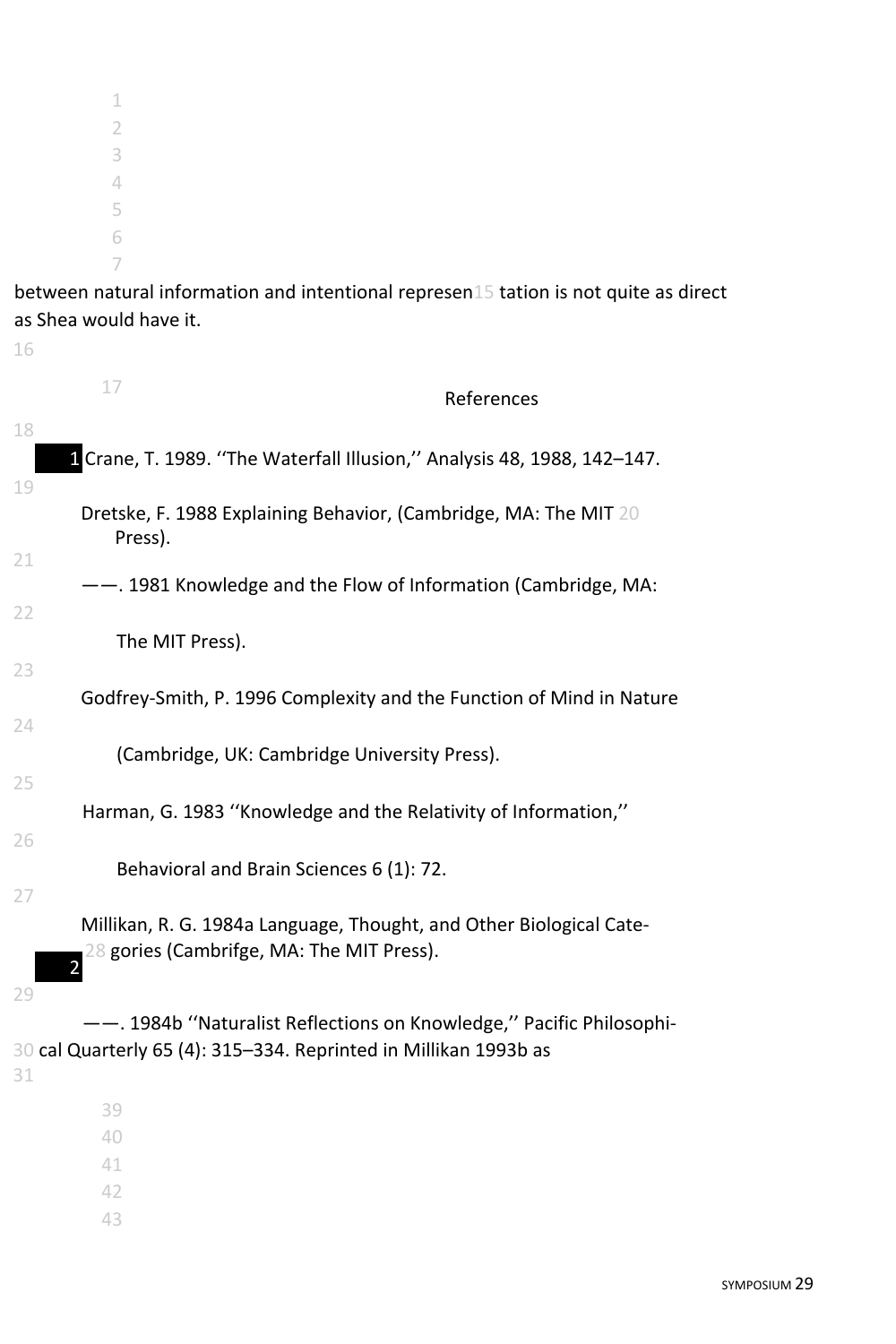| --. 1999. "Historical Kinds and The Special Sciences" Philosophical Studies    |
|--------------------------------------------------------------------------------|
|                                                                                |
|                                                                                |
|                                                                                |
| -. 2004 Varieties of Meaning: The Jean-Nicod lectures 2002 (Cambridge, MA: The |
|                                                                                |
|                                                                                |

- 41
- 42
- 43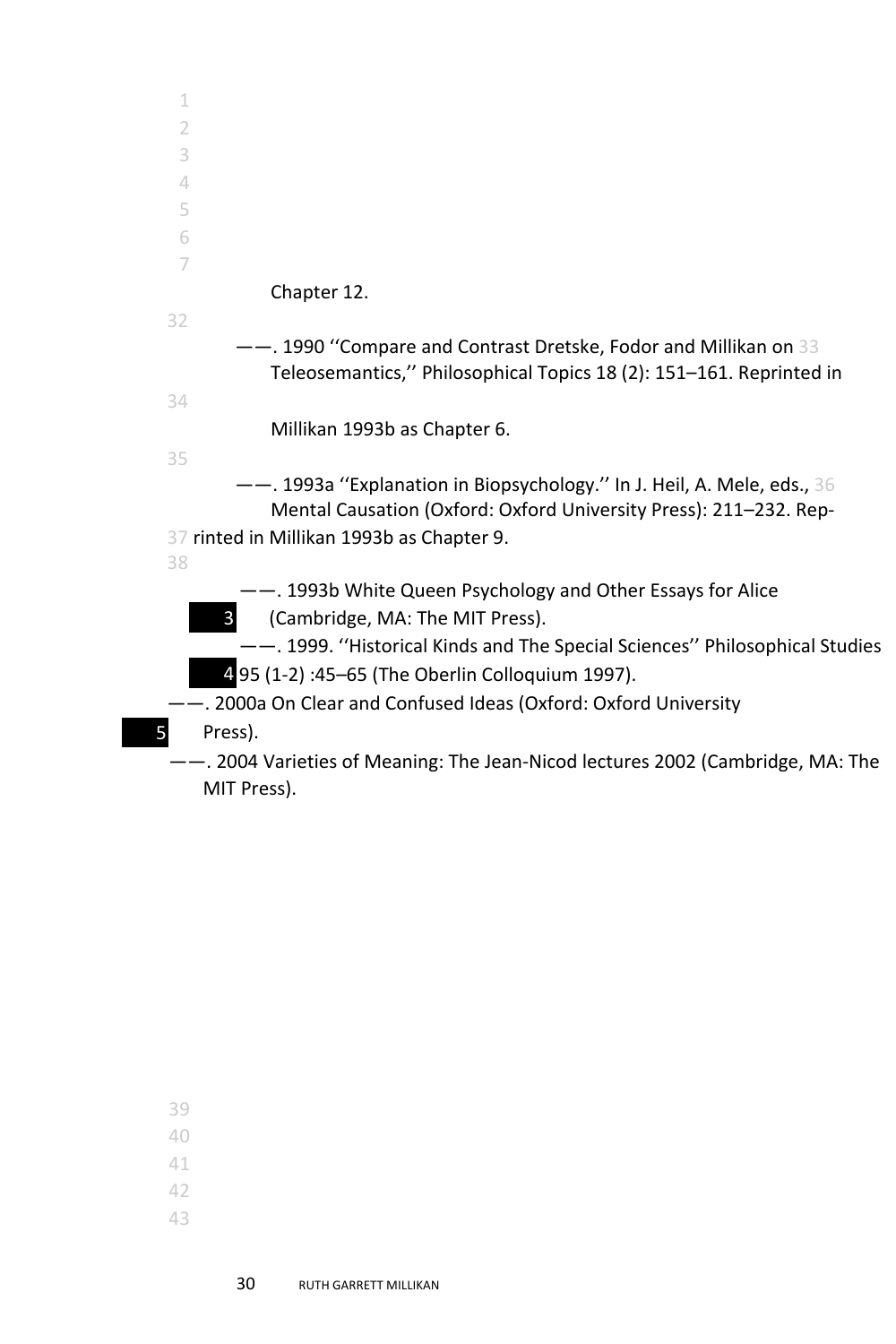- --. 2005 Language: A Biological Model (Oxford: Oxford University Press).
- Price, C. 2001 Functions in Mind (Oxford: Clarendon Press).
- Shea, N. 2007 "Consumers Need Information: Supplementing Teleosemantics with an Input Condition" Philosophy and Phenomenological  $\overline{6}$ Research 75 (2): 000-000.